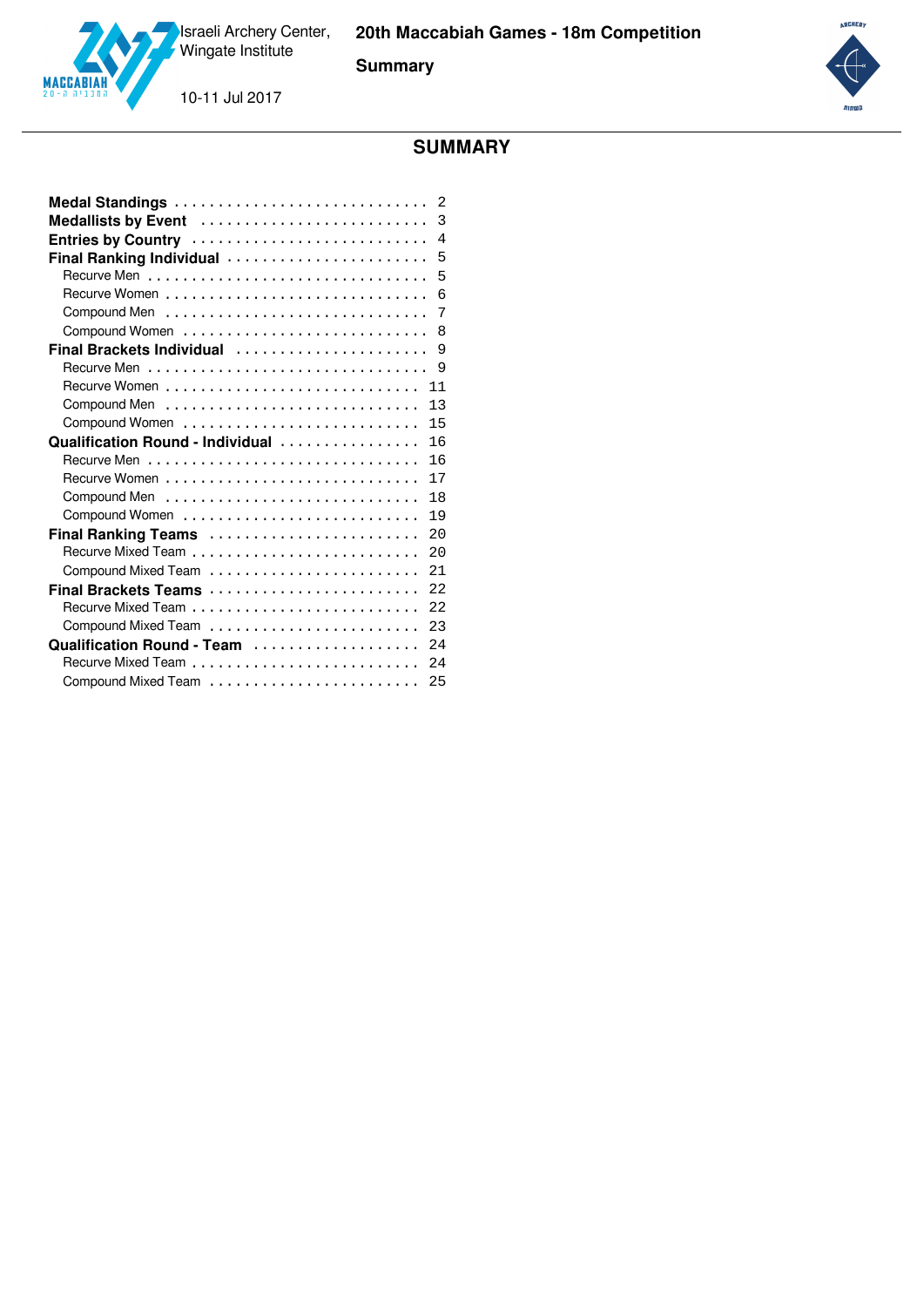<span id="page-1-0"></span>

10-11 Jul 2017 **Medal Standings**



# **MEDAL STANDINGS**

|                | Rank NOC             |   | Individual     |                |     | Team |   |   | <b>Total</b> |   |                |              | Rank by               |       |
|----------------|----------------------|---|----------------|----------------|-----|------|---|---|--------------|---|----------------|--------------|-----------------------|-------|
|                |                      | G | s              | B              | Tot | G    | S | B | Tot          | G | s              | в            | Tot                   | Total |
|                | <b>ISR</b><br>Israel | 3 | $\overline{c}$ | $\overline{c}$ |     |      |   |   |              | 4 | $\overline{2}$ | $\mathbf{2}$ | 8                     |       |
| 2              | <b>UKR</b> Ukraine   |   |                |                | 2   |      |   |   |              |   |                |              | 2                     | $= 2$ |
| 3              | FRA France           |   |                |                |     |      |   |   |              |   |                |              | $\mathbf{2}^{\prime}$ | $= 2$ |
|                | 4 CZE Chezk Republic |   |                |                |     |      |   |   |              |   |                |              |                       | $= 4$ |
| 5 <sub>l</sub> | ARG Argentina        |   |                |                |     |      |   |   |              |   |                |              |                       | $= 4$ |
| 5 <sub>1</sub> | MEX Mexico           |   |                |                |     |      |   |   |              |   |                |              |                       | $= 4$ |
|                | Total:               | 4 | 4              | 4              | 12  |      | 1 |   | 3            | 5 | 5              | 5            | 15                    |       |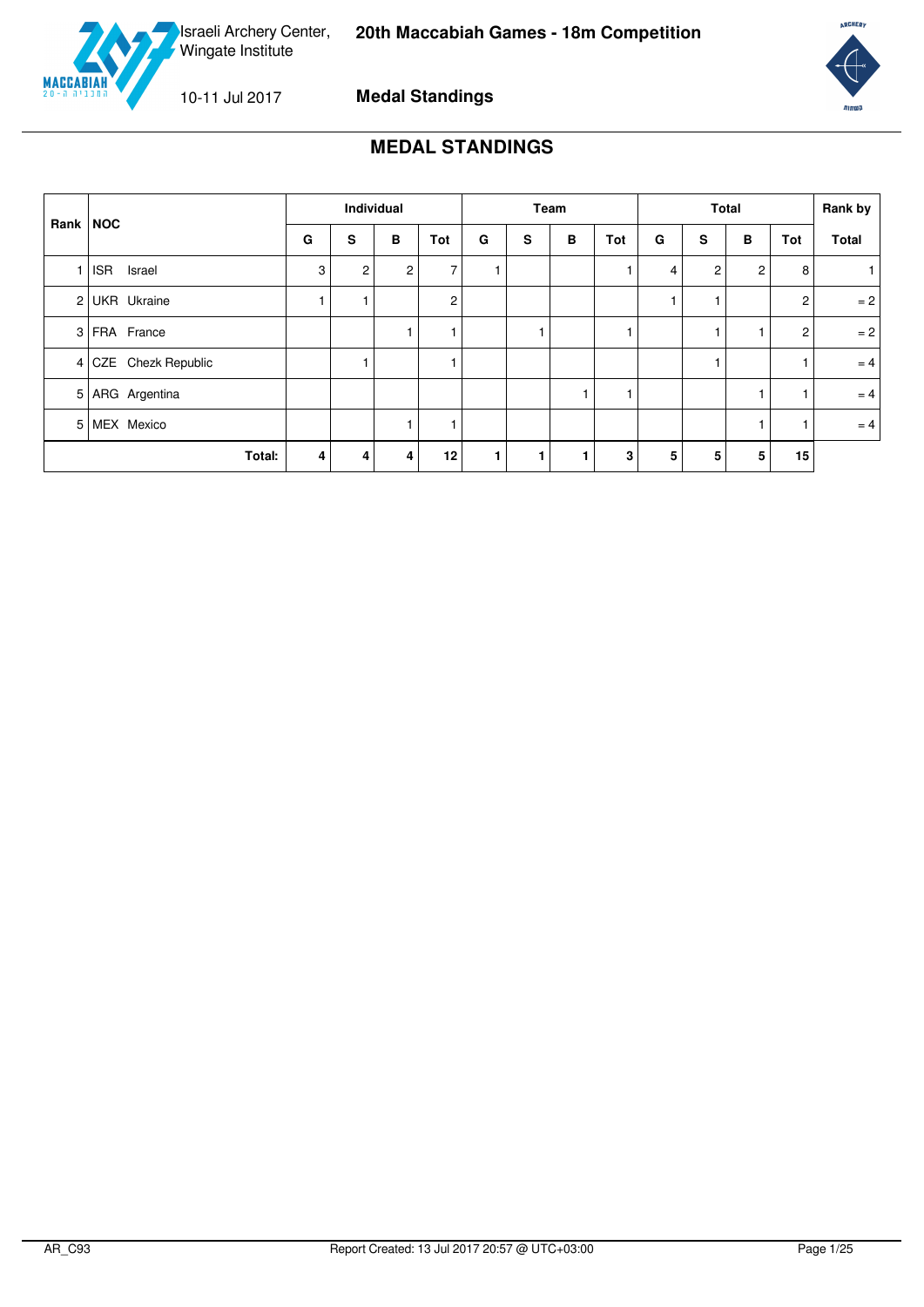



# **MEDALLISTS BY EVENT**

<span id="page-2-0"></span>

| <b>Event Name</b>   |            | Date   Medal  | <b>Name</b>              | <b>NOC</b>           |
|---------------------|------------|---------------|--------------------------|----------------------|
| Recurve Mixed Team  | Mon 10 Jul | GOLD          | <b>KLEINER Hillel</b>    | <b>ISR</b><br>Israel |
|                     |            |               | SABATI Hagar             |                      |
|                     |            | <b>SILVER</b> | <b>LELLOUCHE Maxime</b>  | FRA France           |
|                     |            |               | <b>OUAKNINE</b> Isabelle |                      |
|                     |            | <b>BRONZE</b> | <b>KICILLOF Alicia</b>   | ARG Argentina        |
|                     |            |               | <b>URMAN Jorge Dario</b> |                      |
| Compound Mixed Team | Mon 10 Jul | GOLD          | PAHTER Helen             | <b>ISR</b><br>Israel |
|                     |            |               | <b>SOROKER Eric</b>      |                      |
|                     |            | <b>SILVER</b> | CHORBA Iryna             | UKR Ukraine          |
|                     |            |               | LVOVSKYY Dmytro          |                      |
| Recurve Men         | Tue 11 Jul | GOLD          | <b>KLEINER Hillel</b>    | <b>ISR</b><br>Israel |
|                     |            | <b>SILVER</b> | DUB Vojtech              | CZE Chezk Republic   |
|                     |            | <b>BRONZE</b> | <b>GOFMAN Natan</b>      | <b>ISR</b><br>Israel |
| Recurve Women       | Tue 11 Jul | GOLD          | SABATI Hagar             | <b>ISR</b><br>Israel |
|                     |            | <b>SILVER</b> | SARFATI ZUTA Yaara       | <b>ISR</b><br>Israel |
|                     |            | <b>BRONZE</b> | <b>OUAKNINE</b> Isabelle | FRA France           |
| Compound Men        | Tue 11 Jul | GOLD          | ZILBERMAN Ronen          | ISR Israel           |
|                     |            | <b>SILVER</b> | LVOVSKYY Dmytro          | UKR Ukraine          |
|                     |            | <b>BRONZE</b> | <b>SOROKER Eric</b>      | <b>ISR</b><br>Israel |
| Compound Women      | Tue 11 Jul | GOLD          | CHORBA Iryna             | UKR Ukraine          |
|                     |            | <b>SILVER</b> | PAHTER Helen             | ISR Israel           |
|                     |            | <b>BRONZE</b> | MASSRY DANA Sandra       | MEX Mexico           |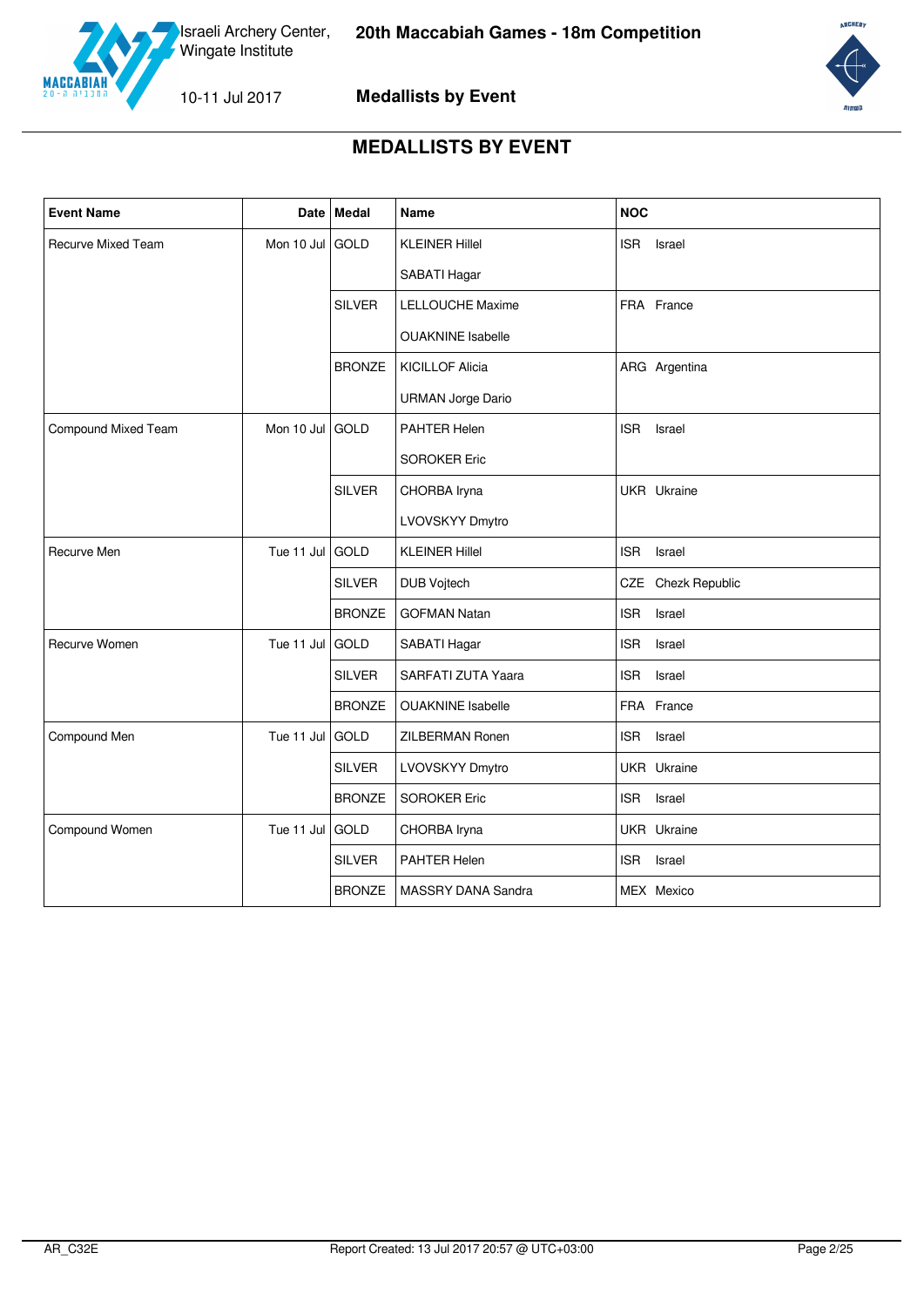

**Entries**



# **ENTRIES BY COUNTRY**

<span id="page-3-0"></span>

| NOC        | Country                                  | Name                         | W. Rank | Date of Birth | <b>Back No. Event</b> |                |
|------------|------------------------------------------|------------------------------|---------|---------------|-----------------------|----------------|
| ARG        | <b>ARGENTINA</b>                         | <b>KICILLOF Alicia</b>       |         |               | 10B                   | Recurve Women  |
|            |                                          | <b>TANNENHAUS Leon</b>       |         |               | 7A                    | Recurve Men    |
|            |                                          | <b>URMAN Jorge Dario</b>     |         |               | 8A                    | Recurve Men    |
| <b>AUS</b> | <b>AUSTRALIA</b>                         | <b>VOGEL Eliot</b>           |         |               | 4B                    | Recurve Men    |
| <b>CZE</b> | <b>CHEZK REPUBLIC</b>                    | <b>DUB Vojtech</b>           |         |               | 5B                    | Recurve Men    |
| <b>ESP</b> | <b>SPAIN</b>                             | RUBIO Sara                   |         |               | 11B                   | Recurve Women  |
| <b>FRA</b> | <b>FRANCE</b>                            | <b>BITTOUN Patrick</b>       |         |               | 3B                    | Recurve Men    |
|            |                                          | <b>KOSKAS Philippe</b>       |         |               | 17B                   | Compound Men   |
|            |                                          | <b>LELLOUCHE Maxime</b>      |         |               | 2B                    | Recurve Men    |
|            |                                          | <b>LELLOUCHE Patrice</b>     |         |               | 1B                    | Recurve Men    |
|            |                                          | <b>OUAKNINE Isabelle</b>     |         |               | 12B                   | Recurve Women  |
| <b>ISR</b> | <b>ISRAEL</b>                            | ATIYA Renana                 |         |               | 12A                   | Recurve Women  |
|            |                                          | <b>GOFMAN Natan</b>          |         |               | 4A                    | Recurve Men    |
|            |                                          | <b>KLEINER Hillel</b>        |         |               | 6A                    | Recurve Men    |
|            |                                          | <b>MATZKIN Ela</b>           |         |               | 11A                   | Recurve Women  |
|            |                                          | MENDELOVITCH Itamar          |         |               | 16A                   | Compound Men   |
|            |                                          | MICHAELOV Lee                |         |               | 10A                   | Recurve Women  |
|            |                                          | <b>MIZRAHI Moshe</b>         |         |               | 18A                   | Compound Men   |
|            |                                          | <b>NACHUM Yaniv</b>          |         |               | 2A                    | Recurve Men    |
|            |                                          | <b>PAHTER Helen</b>          |         |               | 20A                   | Compound Women |
|            |                                          | RAVID Adi                    |         |               | 1A                    | Recurve Men    |
|            |                                          | RAVID Naveh                  |         |               | 3A                    | Recurve Men    |
|            |                                          | SABATI Hagar                 |         |               | 13A                   | Recurve Women  |
|            |                                          | SARFATI ZUTA Yaara           |         |               | <b>9A</b>             | Recurve Women  |
|            |                                          | <b>SHACHAM Omer</b>          |         |               | 5A                    | Recurve Men    |
|            |                                          | SIDOROVSKI Leonid            |         |               | 14A                   | Compound Men   |
|            |                                          | <b>SOROKER Eric</b>          |         |               | 15A                   | Compound Men   |
|            |                                          | <b>VILENSKI Adi</b>          |         |               | 19A                   | Compound Women |
|            |                                          | ZALTSMAN Ilan                |         |               | 17A                   | Compound Men   |
|            |                                          | ZILBERMAN Ronen              |         |               | 13B                   | Compound Men   |
| <b>MEX</b> | <b>MEXICO</b>                            | <b>COHEN Mordechai</b>       |         |               | 6B                    | Recurve Men    |
|            |                                          | <b>CORVERA BEHAR Gonzalo</b> |         |               | 7B                    | Recurve Men    |
|            |                                          | <b>MASSRY DANA Sandra</b>    |         |               | 19B                   | Compound Women |
| <b>UKR</b> | <b>UKRAINE</b>                           | <b>AYNBINDER Guerman</b>     |         |               | 15B                   | Compound Men   |
|            |                                          | CHORBA Iryna                 |         |               | 20 <sub>B</sub>       | Compound Women |
|            |                                          | <b>KOZLOV Deniel</b>         |         |               | 16B                   | Compound Men   |
|            |                                          | LVOVSKYY Dmytro              |         |               | 14B                   | Compound Men   |
|            |                                          | <b>SKVORTSOV Dmytro</b>      |         |               | 8B                    | Recurve Men    |
| <b>USA</b> | UNITED STATES OF AMERICA ROSENBLUM Shira |                              |         |               | 9Β                    | Recurve Women  |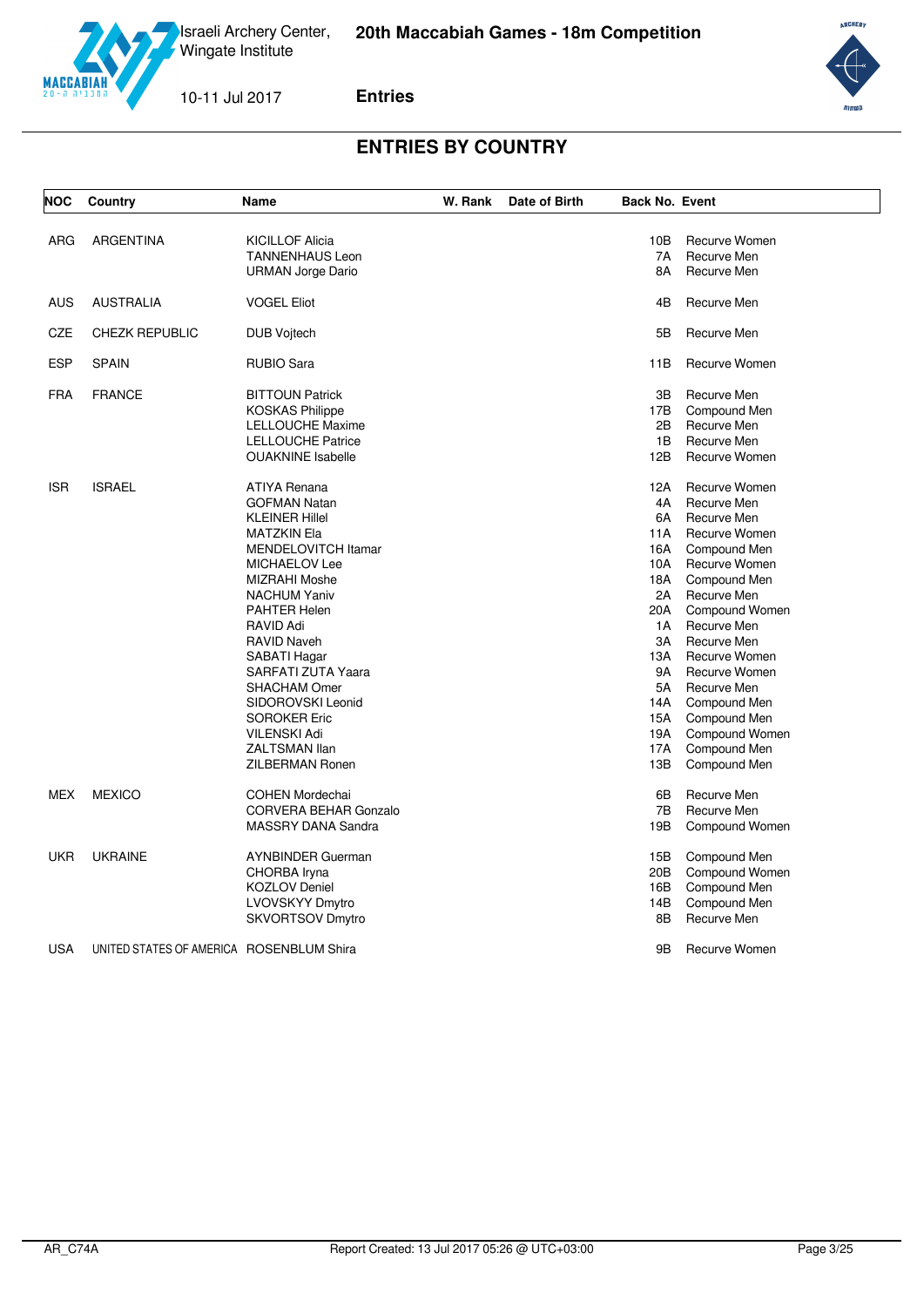

**Recurve Men**

10-11 Jul 2017

**Final Ranking Individual**



<span id="page-4-0"></span>

| Rk | Name                         | <b>NOC</b> |                | <b>RR Score</b><br>Rank | 1/8      | 1/4        | 1/2 | <b>Finals</b> |
|----|------------------------------|------------|----------------|-------------------------|----------|------------|-----|---------------|
|    | <b>KLEINER Hillel</b>        | <b>ISR</b> | Israel         | 543 / 2                 | 6        | 6          |     |               |
| 2  | <b>DUB Vojtech</b>           | <b>CZE</b> | Chezk Republic | 557<br>$\prime$ 1       | 6        | 6          | 6   | 3             |
| 3  | <b>GOFMAN Natan</b>          | <b>ISR</b> | Israel         | 531<br>/4               | 6        | 6          | 2   | 6             |
| 4  | <b>LELLOUCHE Maxime</b>      | <b>FRA</b> | France         | 517<br>/6               | 6        | 6          | 3   | 2             |
| 5  | <b>SHACHAM Omer</b>          | <b>ISR</b> | Israel         | 537<br>$\sqrt{3}$       | 6        | 5<br>(129) |     |               |
| 6  | RAVID Adi                    | <b>ISR</b> | Israel         | 529<br>/5               | 6        | (131)<br>4 |     |               |
|    | <b>NACHUM Yaniv</b>          | <b>ISR</b> | Israel         | 516 / 7                 | 6        | 2<br>(102) |     |               |
| 8  | <b>VOGEL Eliot</b>           | <b>AUS</b> | Australia      | 465<br>/9               |          | (53)<br>0  |     |               |
| 9  | <b>BITTOUN Patrick</b>       | <b>FRA</b> | France         | 424 / 12                | 0        |            |     |               |
| 9  | <b>COHEN Mordechai</b>       | <b>MEX</b> | Mexico         | 186<br>/16              | $\Omega$ |            |     |               |
| 9  | <b>CORVERA BEHAR Gonzalo</b> | <b>MEX</b> | Mexico         | /13<br>421              | 0        |            |     |               |
| 9  | <b>LELLOUCHE Patrice</b>     | <b>FRA</b> | France         | 486<br>/8               |          |            |     |               |
| 9  | <b>RAVID Naveh</b>           | <b>ISR</b> | Israel         | 457<br>/10              | 2        |            |     |               |
| 9  | <b>SKVORTSOV Dmytro</b>      | <b>UKR</b> | Ukraine        | 405<br>/14              | 0        |            |     |               |
| 9  | TANNENHAUS Leon              | ARG        | Argentina      | 387<br>/15              | $\Omega$ |            |     |               |
| 9  | <b>URMAN Jorge Dario</b>     | ARG        | Argentina      | 434<br>/11              | $\Omega$ |            |     |               |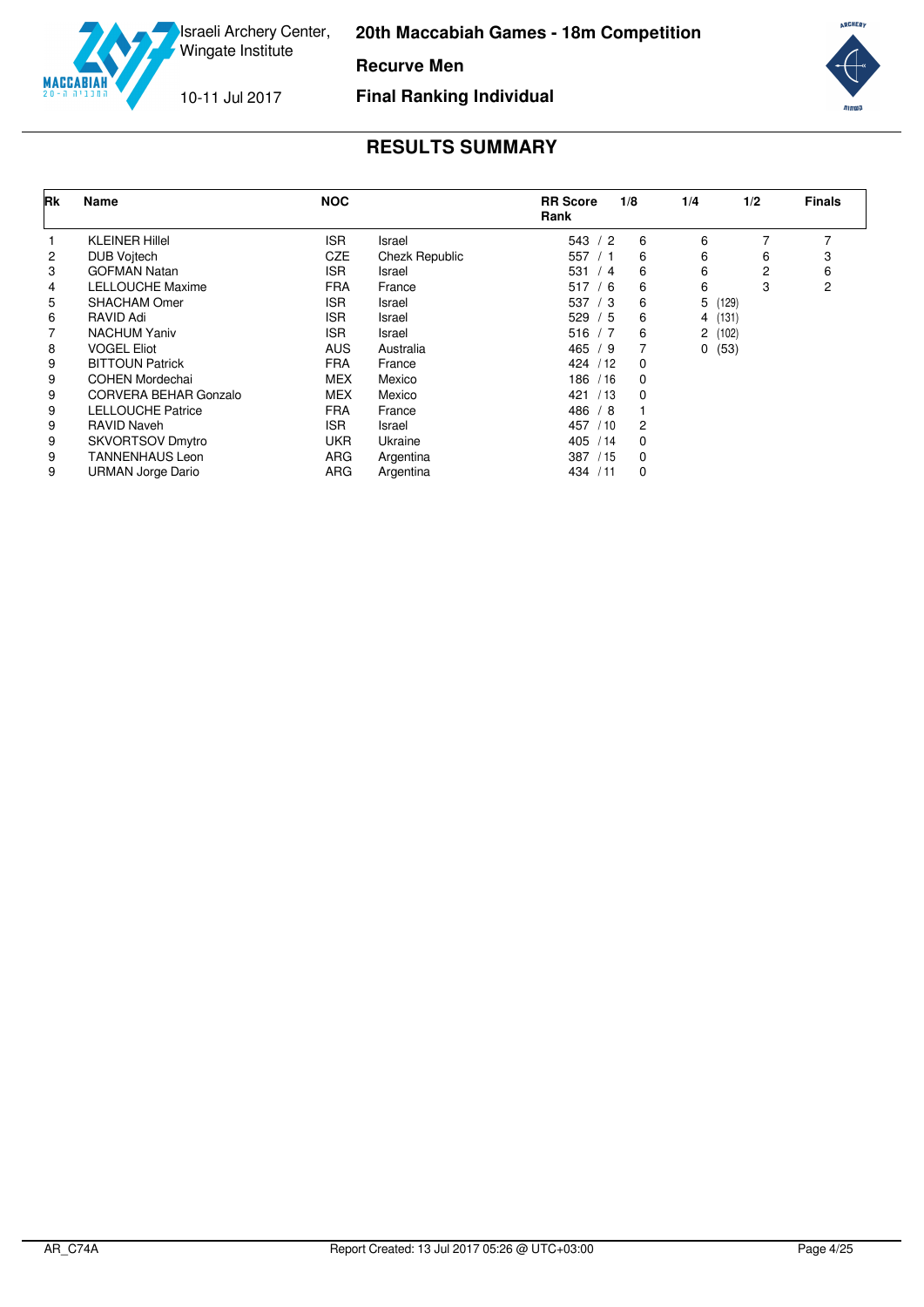

**Recurve Women**

10-11 Jul 2017

**Final Ranking Individual**



<span id="page-5-0"></span>

| <b>Rk</b>      | Name                     | <b>NOC</b> |                          | <b>RR Score</b><br>Rank | 1/8   | 1/4                          | 1/2 | <b>Finals</b> |
|----------------|--------------------------|------------|--------------------------|-------------------------|-------|------------------------------|-----|---------------|
|                | SABATI Hagar             | <b>ISR</b> | Israel                   | $\sqrt{3}$<br>466       | -Bve- | 6                            | 6   | 6             |
| $\overline{2}$ | SARFATI ZUTA Yaara       | <b>ISR</b> | Israel                   | 411/<br>4               | -Bve- | 6                            |     | 0             |
| 3              | <b>OUAKNINE</b> Isabelle | <b>FRA</b> | France                   | 503 / 2                 | -Bve- | 6                            | 0   | 6             |
| 4              | <b>RUBIO Sara</b>        | <b>ESP</b> | Spain                    | 505 / 1                 | -Bve- | 6                            | 3   | 2             |
| 5              | <b>KICILLOF Alicia</b>   | <b>ARG</b> | Argentina                | 306 / 9                 | -6    | (82)<br>$\mathbf{2}^{\circ}$ |     |               |
| 6              | MICHAELOV Lee            | <b>ISR</b> | Israel                   | 334 / 7                 | -Bve- | (72)<br>$\mathbf{2}^{\circ}$ |     |               |
|                | <b>ROSENBLUM Shira</b>   | USA        | United States of America | 406<br>$^{\prime}5$     | -Bve- | (59)<br>$\mathbf{2}^{\circ}$ |     |               |
| 8              | <b>MATZKIN Ela</b>       | <b>ISR</b> | Israel                   | 386 / 6                 | -Bve- | 0(54)                        |     |               |
| 9              | ATIYA Renana             | <b>ISR</b> | Israel                   | 327<br>/ 8              | 4     |                              |     |               |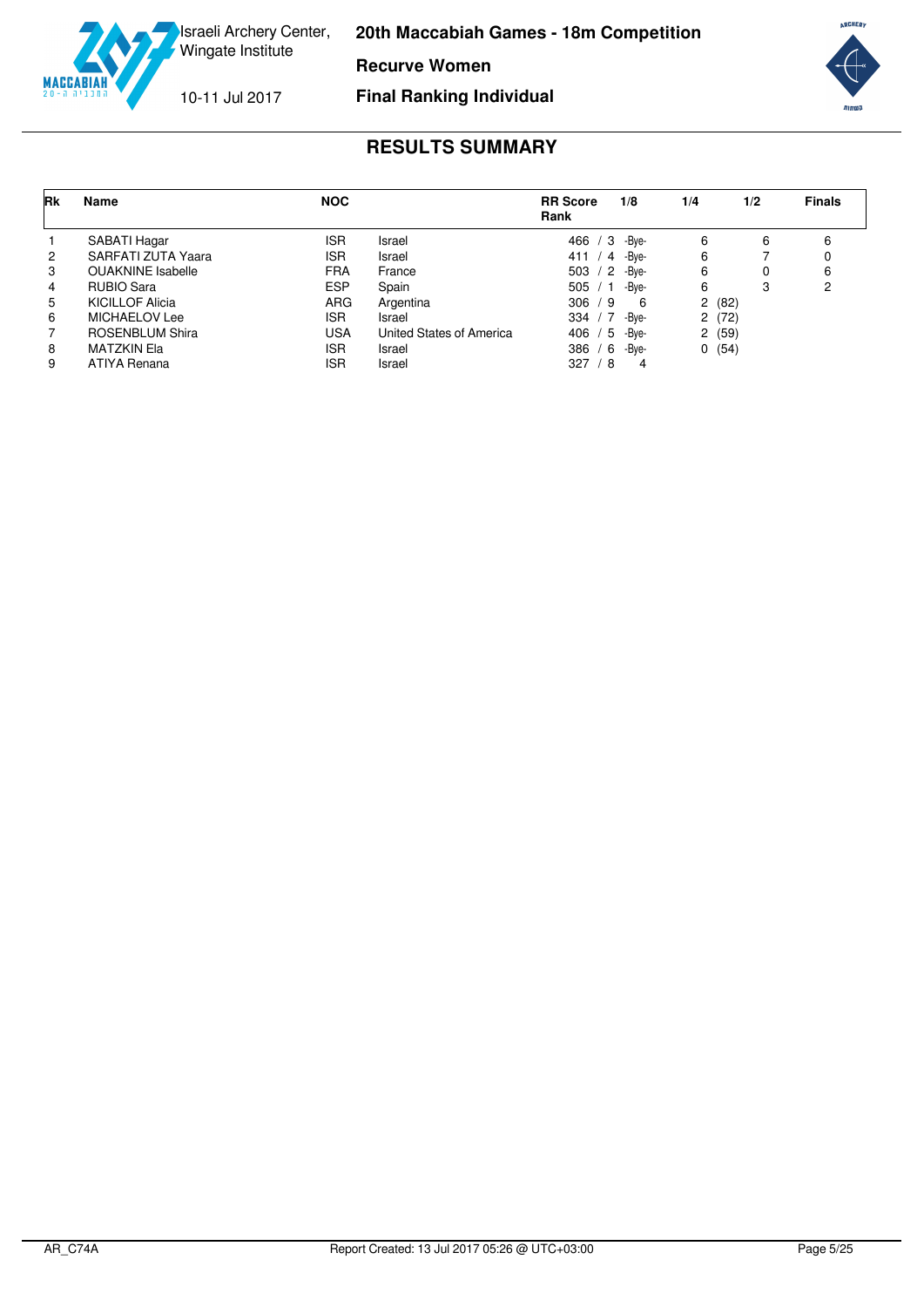

**Compound Men**

10-11 Jul 2017

**Final Ranking Individual**



<span id="page-6-0"></span>

| <b>Rk</b>      | <b>Name</b>              | <b>NOC</b> |         | <b>RR</b> Score<br>Rank | 1/8   | 1/4 | 1/2 | <b>Finals</b> |
|----------------|--------------------------|------------|---------|-------------------------|-------|-----|-----|---------------|
|                | ZILBERMAN Ronen          | <b>ISR</b> | Israel  | -3<br>558               | -Bve- | 140 | 139 | 134           |
| $\overline{2}$ | LVOVSKYY Dmytro          | <b>UKR</b> | Ukraine | 569                     | -Bve- | 137 | 143 | 133           |
| 3              | <b>SOROKER Eric</b>      | <b>ISR</b> | Israel  | 567<br>/2               | -Bve- | 142 | 139 | 141           |
| 4              | SIDOROVSKI Leonid        | <b>ISR</b> | Israel  | 549/<br>4               | -Bve- | 140 | 140 | 133           |
| 5              | MENDELOVITCH Itamar      | ISR        | Israel  | 540<br>- 6              | -Bve- | 138 |     |               |
| 6              | <b>AYNBINDER Guerman</b> | UKR        | Ukraine | -5<br>544               | -Bve- | 136 |     |               |
|                | <b>KOZLOV</b> Deniel     | <b>UKR</b> | Ukraine | 528 / 8                 | 136   | 135 |     |               |
| 8              | <b>KOSKAS Philippe</b>   | <b>FRA</b> | France  | /10<br>489              | 129   | 129 |     |               |
| 9              | MIZRAHI Moshe            | <b>ISR</b> | Israel  | 525/<br>- 9             | 129   |     |     |               |
| 9              | <b>ZALTSMAN Ilan</b>     | <b>ISR</b> | Israel  | 538                     | 126   |     |     |               |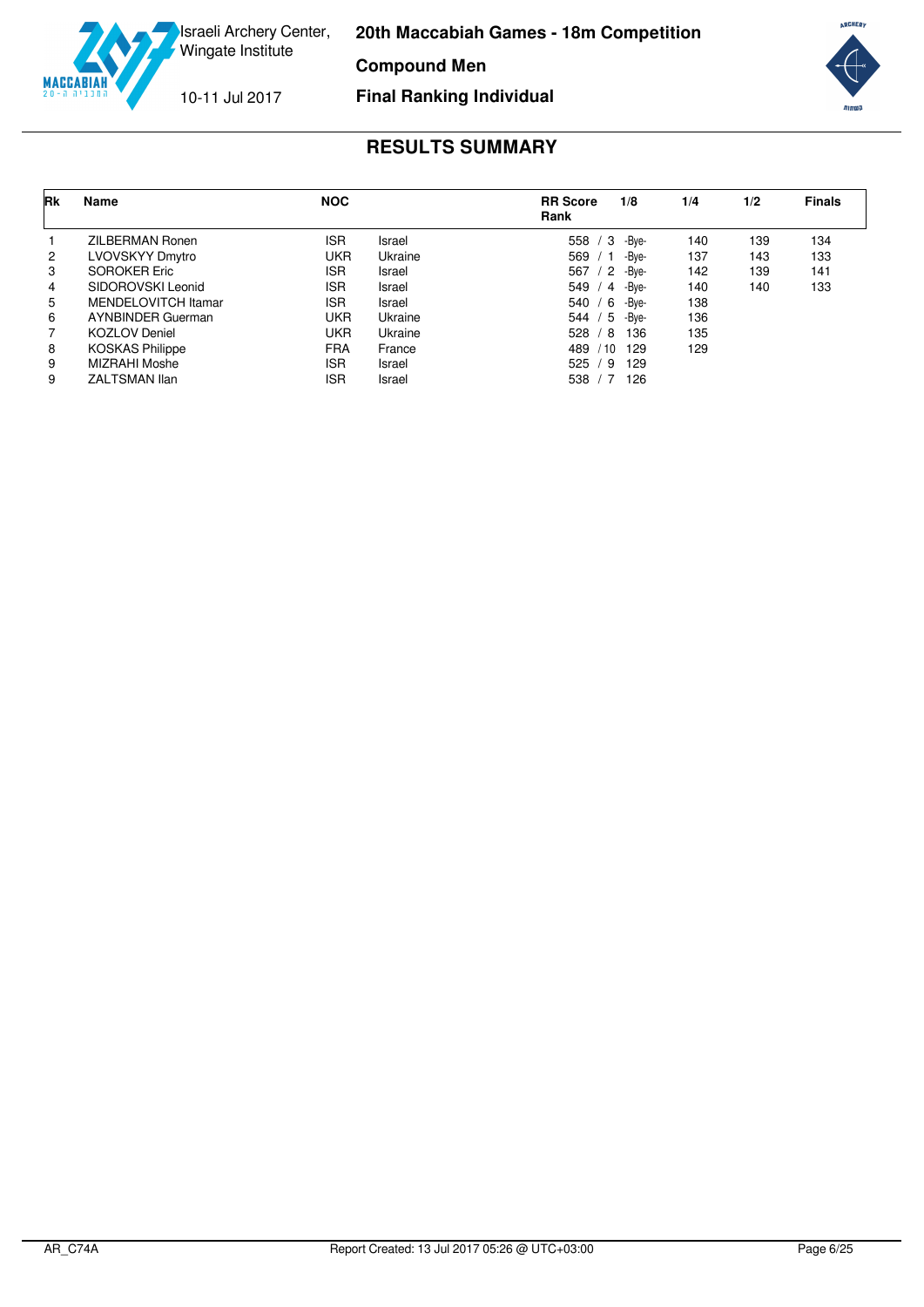

**Compound Women**

10-11 Jul 2017

### **Final Ranking Individual**



<span id="page-7-0"></span>

| Rk | Name               | <b>NOC</b> |         | 1/2<br><b>RR</b> Score<br>Rank | <b>Finals</b> |
|----|--------------------|------------|---------|--------------------------------|---------------|
|    | CHORBA Iryna       | UKR        | Ukraine | 544 / 2 136                    | 135           |
| 2  | PAHTER Helen       | <b>ISR</b> | Israel  | 138<br>563 / 1                 | 128           |
| 3  | MASSRY DANA Sandra | <b>MEX</b> | Mexico  | 525 / 4 131                    | 132           |
| 4  | VILENSKI Adi       | <b>ISR</b> | Israel  | $529 / 3$ 131                  | 131           |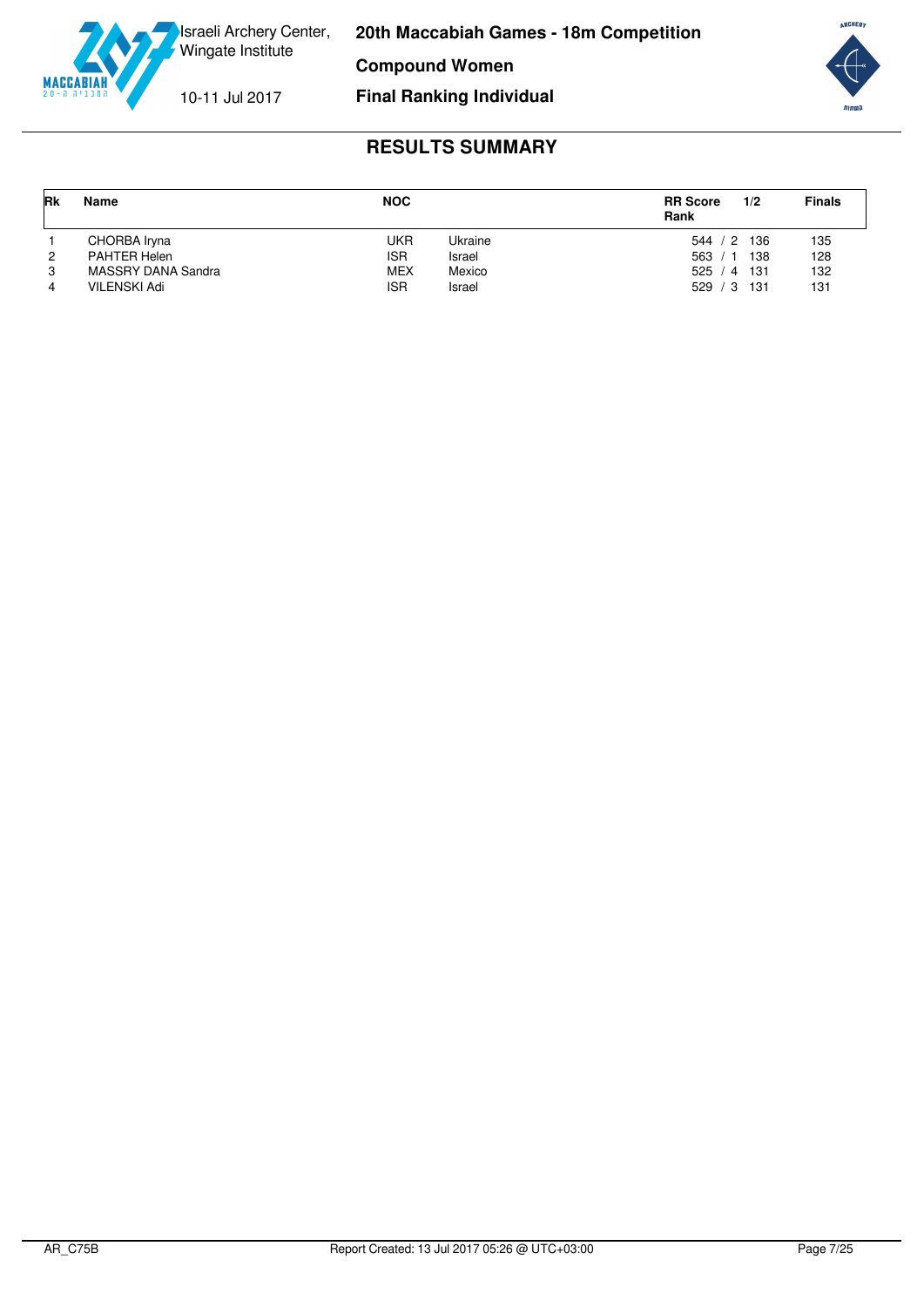**20th Maccabiah Games - 18m Competition**

**Recurve Men**



**Final Round**



<span id="page-8-0"></span>

|          | RR Rank /<br><b>Score</b> | <b>BkName</b><br>No                  | <b>NOC</b><br>Code       | Quarterfinals                                     | <b>Semifinals</b>                           | <b>Finals</b>          |                                |
|----------|---------------------------|--------------------------------------|--------------------------|---------------------------------------------------|---------------------------------------------|------------------------|--------------------------------|
| 1/<br>9/ | 557<br>465                | <b>DUB Voitech</b><br>9 VOGEL Eliot  | <b>CZE</b><br><b>AUS</b> | 6(28, 28, 29)<br>0(21, 16, 16)                    | DUB V (CZE)<br>6 (29,28,29,30)              | DUB V (CZE)            |                                |
| 5/<br>4/ | 529<br>531                | 5 RAVID Adi<br>4 GOFMAN Natan        | <b>ISR</b><br><b>ISR</b> | 4 (26,26,29,26,24)<br>6 (28,27,28,25,27)          | <b>GOFMAN N (ISR)</b><br>2 (28,28,29,27)    | 3 (29, 28, 28, 26, 24) | <b>GOLD</b><br>KLEINER H (ISR) |
| 3/<br>6/ | 537<br>517                | 3 SHACHAM Omer<br>6 LELLOUCHE Maxime | <b>ISR</b><br><b>FRA</b> | 5 T.9 (28,26,26,23,26)<br>6 T.10 (27,26,28,29,22) | LELLOUCHE M (FRA)<br>3 (26, 29, 27, 24, 26) | KLEINER H (ISR)        |                                |
| 7/<br>2/ | 516<br>543                | 7 NACHUM Yaniv<br>2 KLEINER Hillel   | <b>ISR</b><br><b>ISR</b> | 2 (28,23,25,26)<br>6 (27,29,28,27)                | KLEINER H (ISR)<br>7 (26,28,29,28,29)       | 7 (27,28,29,27,28)     | <b>SILVER</b><br>DUB V (CZE)   |

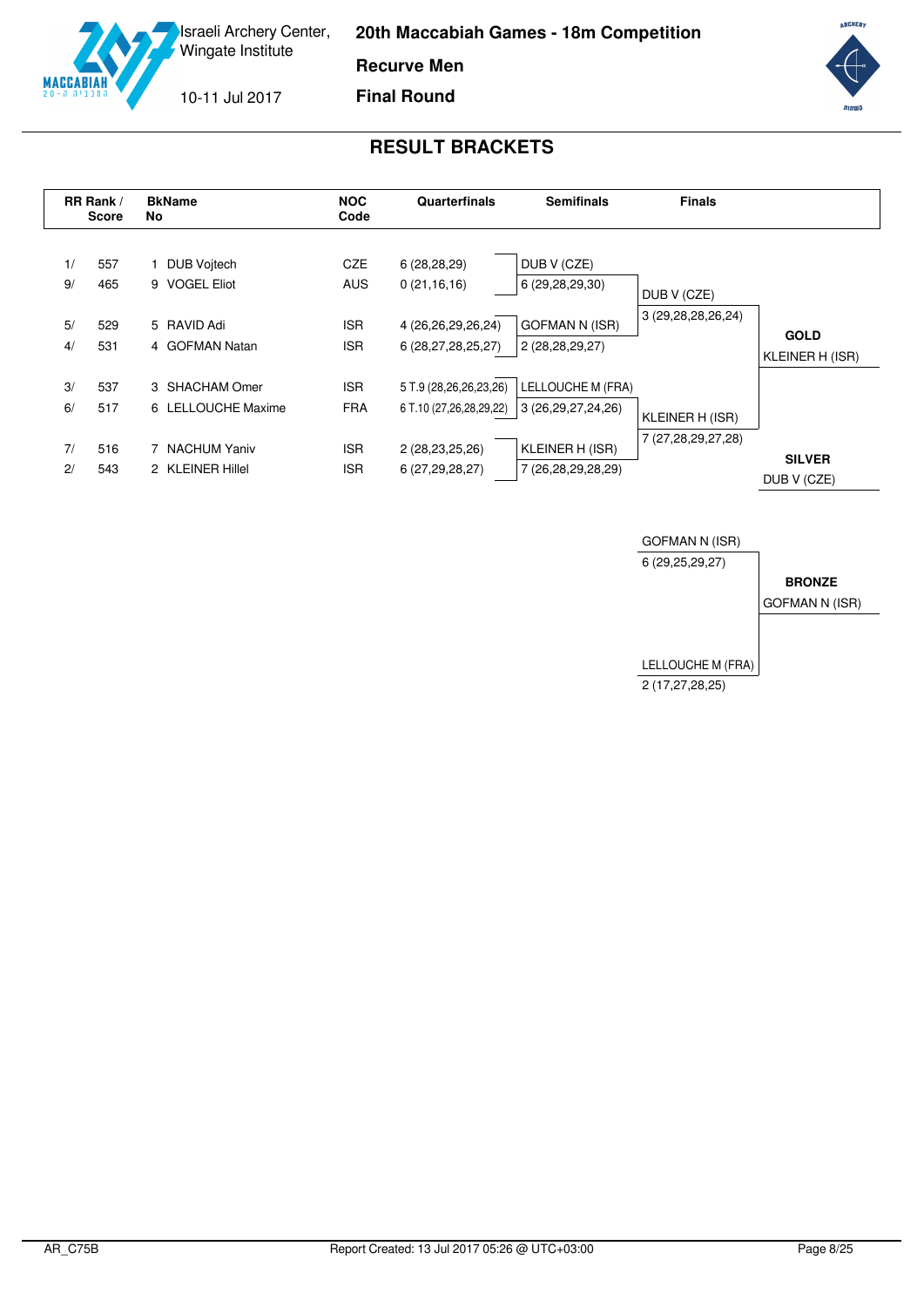**20th Maccabiah Games - 18m Competition**

**Recurve Men**

10-11 Jul 2017

**MACCABIA** 

**Elimination Round**



|     | RR Rank /<br><b>Score</b> | <b>BkName</b><br>No      | <b>NOC</b><br>Code | 1/8<br>Elimin. Round | <b>Quarterfinals</b>    |
|-----|---------------------------|--------------------------|--------------------|----------------------|-------------------------|
|     |                           |                          |                    |                      |                         |
| 1/  | 557                       | 1 DUB Vojtech            | <b>CZE</b>         | 6(28, 28, 29)        | DUB V (CZE)             |
| 16/ | 186                       | 16 COHEN Mordechai       | <b>MEX</b>         | 0(9,6,8)             | 6(28, 28, 29)           |
| 9/  | 465                       | 9 VOGEL Eliot            | <b>AUS</b>         | 7 (26,26,18,30)      | VOGEL E (AUS)           |
| 8/  | 486                       | 8 LELLOUCHE Patrice      | <b>FRA</b>         | 1(26,7,14,24)        | 0(21, 16, 16)           |
|     |                           |                          |                    |                      |                         |
| 5/  | 529                       | 5 RAVID Adi              | <b>ISR</b>         | 6(24, 28, 26)        | RAVID A (ISR)           |
| 12/ | 424                       | 12 BITTOUN Patrick       | <b>FRA</b>         | 0(14, 16, 24)        | 4 (26,26,29,26,24)      |
|     |                           |                          |                    |                      |                         |
| 13/ | 421                       | 13 CORVERA BEHAR Gonzalo | <b>MEX</b>         | 0(17,23,17)          | <b>GOFMAN N (ISR)</b>   |
| 4/  | 531                       | 4 GOFMAN Natan           | <b>ISR</b>         | 6(26, 27, 27)        | 6 (28,27,28,25,27)      |
|     |                           |                          |                    |                      |                         |
| 3/  | 537                       | 3 SHACHAM Omer           | <b>ISR</b>         | 6(28, 26, 29)        | SHACHAM O (ISR)         |
| 14/ | 405                       | 14 SKVORTSOV Dmytro      | <b>UKR</b>         | 0(16, 18, 25)        | 5 T.9 (28,26,26,23,26)  |
|     |                           |                          |                    |                      |                         |
| 11/ | 434                       | 11 URMAN Jorge Dario     | ARG                | 0(24, 24, 24)        | LELLOUCHE M (FRA)       |
| 6/  | 517                       | 6 LELLOUCHE Maxime       | <b>FRA</b>         | 6(27, 27, 25)        | 6 T.10 (27,26,28,29,22) |
|     |                           |                          |                    |                      |                         |
| 7/  | 516                       | 7 NACHUM Yaniv           | <b>ISR</b>         | 6 (15,26,27,26)      | NACHUM Y (ISR)          |
| 10/ | 457                       | 10 RAVID Naveh           | <b>ISR</b>         | 2 (28,24,21,16)      | 2 (28, 23, 25, 26)      |
|     |                           |                          |                    |                      |                         |
| 15/ | 387                       | 15 TANNENHAUS Leon       | <b>ARG</b>         | 0(24, 19, 25)        | KLEINER H (ISR)         |
| 2/  | 543                       | 2 KLEINER Hillel         | <b>ISR</b>         | 6(27, 28, 27)        | 6 (27,29,28,27)         |
|     |                           |                          |                    |                      |                         |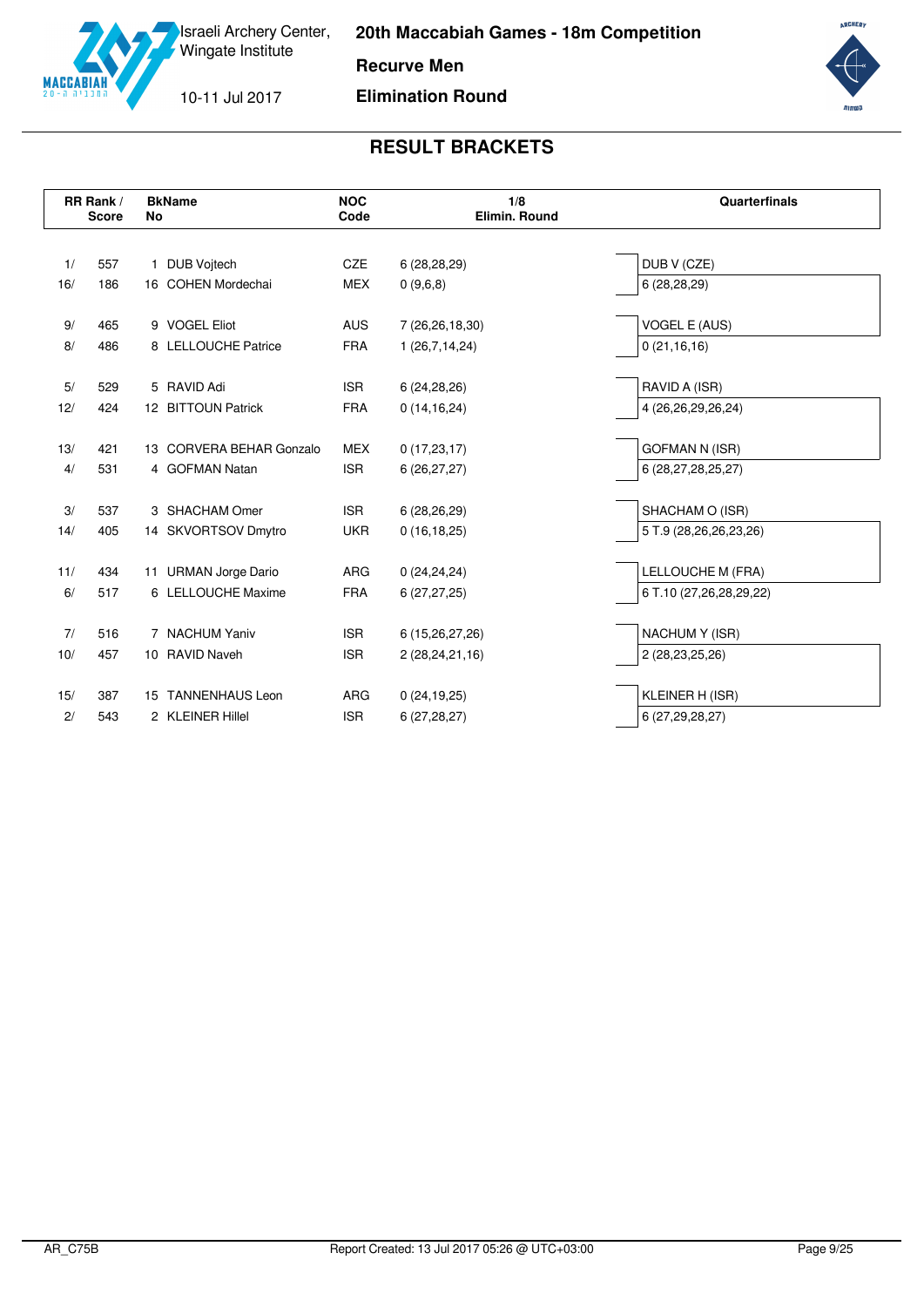**20th Maccabiah Games - 18m Competition**

**Recurve Women**



**Final Round**

# **RESULT BRACKETS**

<span id="page-10-0"></span>



**ARCHERY**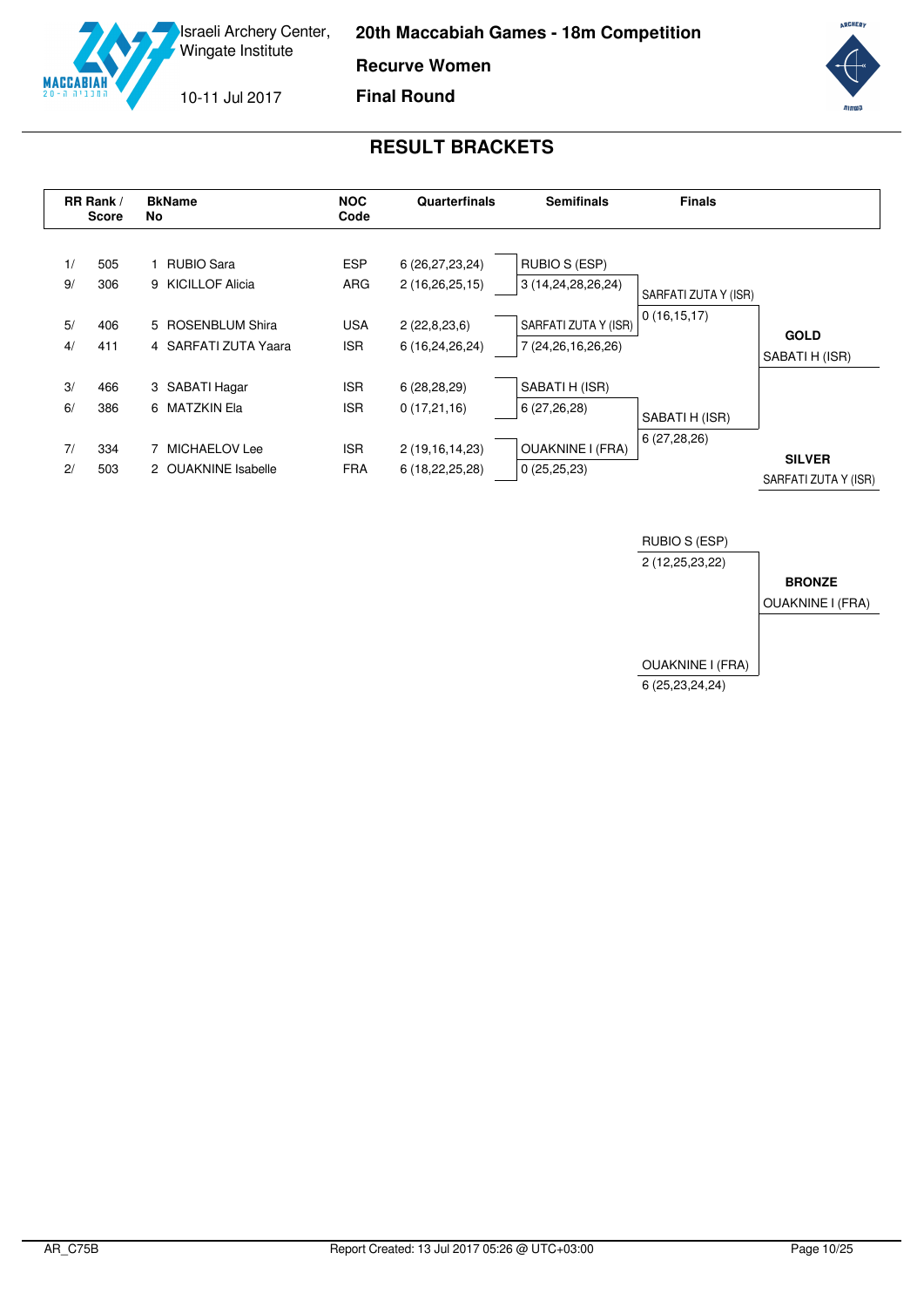

**Recurve Women**

10-11 Jul 2017

**MACCABI** 

**Elimination Round**



|    | RR Rank /<br><b>Score</b> | <b>BkName</b><br><b>No</b>        | <b>NOC</b><br>Code | 1/8<br>Elimin. Round   | Quarterfinals           |
|----|---------------------------|-----------------------------------|--------------------|------------------------|-------------------------|
| 1/ | 505                       | <b>RUBIO Sara</b><br>$\mathbf{1}$ | <b>ESP</b>         |                        | RUBIO S (ESP)           |
|    |                           | -Bye-                             |                    |                        | 6 (26,27,23,24)         |
| 9/ | 306                       | 9 KICILLOF Alicia                 | <b>ARG</b>         | 6 (18, 15, 16, 16, 15) | KICILLOF A (ARG)        |
| 8/ | 327                       | 8 ATIYA Renana                    | <b>ISR</b>         | 4 (14, 15, 22, 16, 13) | 2 (16,26,25,15)         |
| 5/ | 406                       | 5 ROSENBLUM Shira                 | <b>USA</b>         |                        | ROSENBLUM S (USA)       |
|    |                           | -Bye-                             |                    |                        | 2(22,8,23,6)            |
|    |                           | -Bye-                             |                    |                        | SARFATI ZUTA Y (ISR)    |
| 4/ | 411                       | 4 SARFATI ZUTA Yaara              | <b>ISR</b>         |                        | 6 (16,24,26,24)         |
| 3/ | 466                       | 3 SABATI Hagar                    | <b>ISR</b>         |                        | SABATI H (ISR)          |
|    |                           | -Bye-                             |                    |                        | 6(28, 28, 29)           |
|    |                           | -Bye-                             |                    |                        | MATZKIN E (ISR)         |
| 6/ | 386                       | 6 MATZKIN Ela                     | <b>ISR</b>         |                        | 0(17,21,16)             |
| 7/ | 334                       | 7 MICHAELOV Lee                   | <b>ISR</b>         |                        | MICHAELOV L (ISR)       |
|    |                           | -Bye-                             |                    |                        | 2 (19,16,14,23)         |
|    |                           | -Bye-                             |                    |                        | <b>OUAKNINE I (FRA)</b> |
| 2/ | 503                       | 2 OUAKNINE Isabelle               | <b>FRA</b>         |                        | 6 (18,22,25,28)         |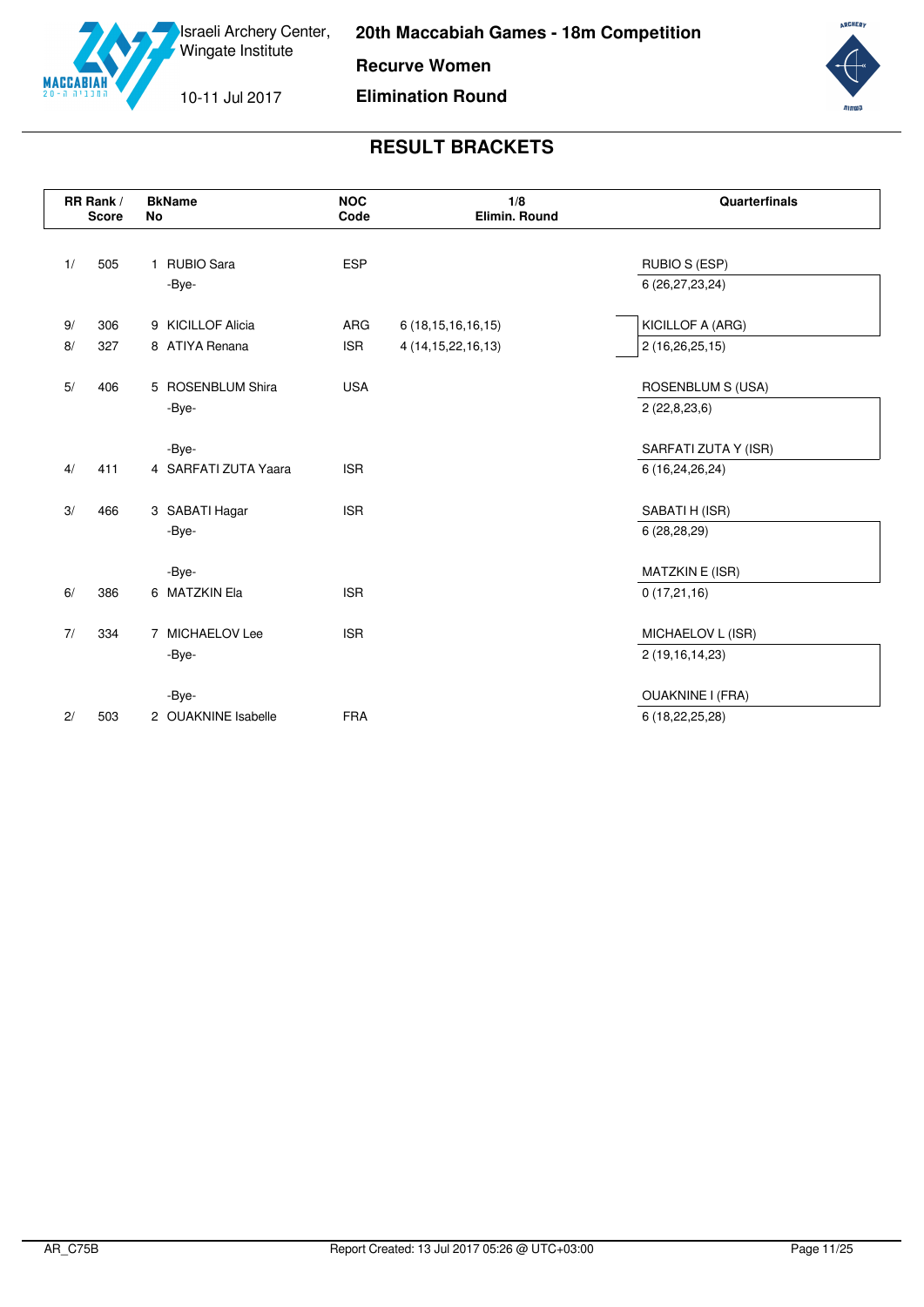**20th Maccabiah Games - 18m Competition**

**Compound Men**

10-11 Jul 2017

MA<sub>1</sub>

**Final Round**



<span id="page-12-0"></span>



**ARCHERY**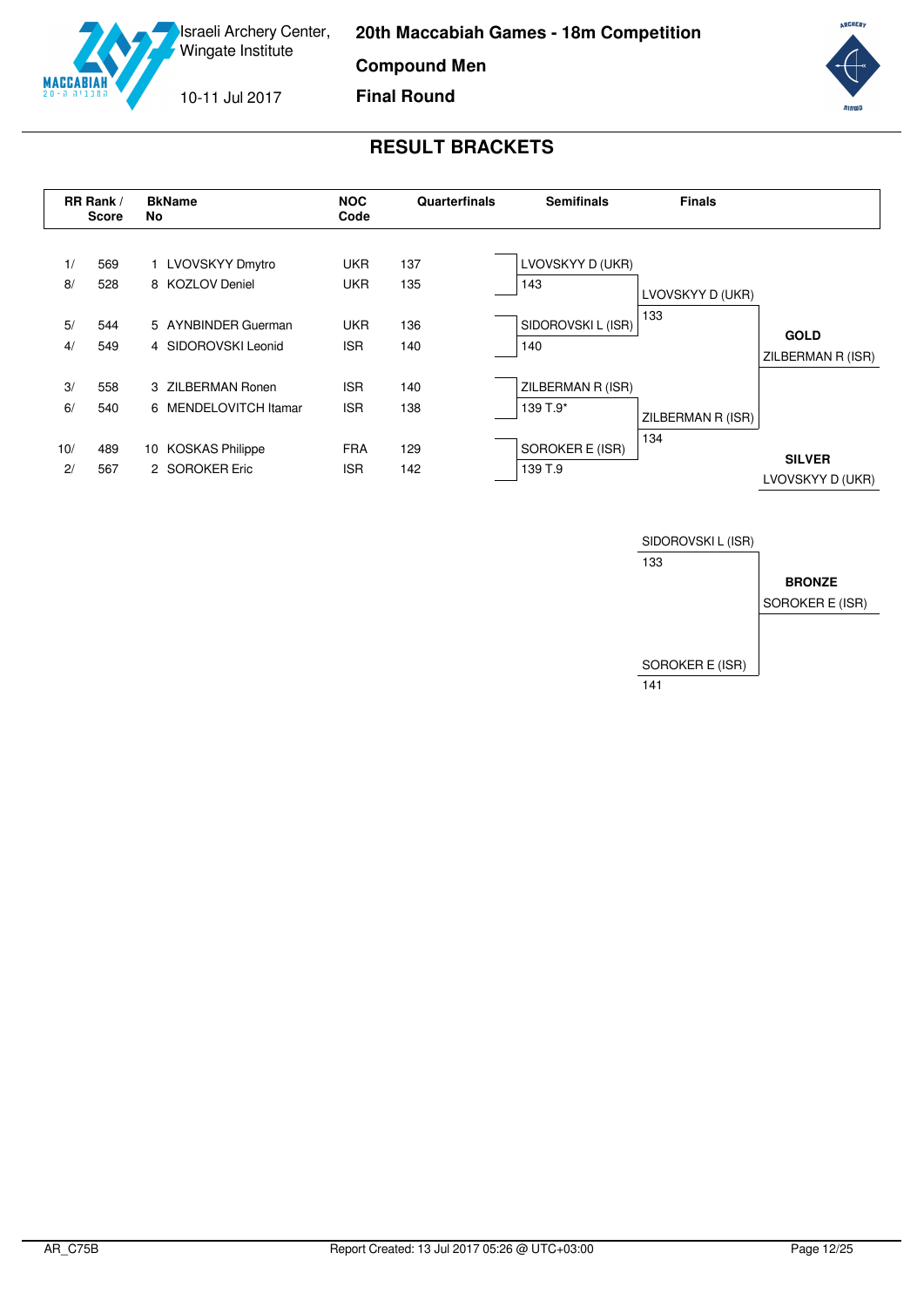

**Compound Men**

10-11 Jul 2017

**Elimination Round**



|     | RR Rank /<br><b>Score</b> | <b>BkName</b><br><b>No</b> | <b>NOC</b><br>Code | 1/8<br>Elimin. Round | Quarterfinals        |
|-----|---------------------------|----------------------------|--------------------|----------------------|----------------------|
| 1/  | 569                       | 1 LVOVSKYY Dmytro          | <b>UKR</b>         |                      | LVOVSKYY D (UKR)     |
|     |                           | -Bye-                      |                    |                      | 137                  |
| 9/  | 525                       | 9 MIZRAHI Moshe            | <b>ISR</b>         | 129                  | KOZLOV D (UKR)       |
| 8/  | 528                       | 8 KOZLOV Deniel            | <b>UKR</b>         | 136                  | 135                  |
| 5/  | 544                       | 5 AYNBINDER Guerman        | <b>UKR</b>         |                      | AYNBINDER G (UKR)    |
|     |                           | -Bye-                      |                    |                      | 136                  |
|     |                           | -Bye-                      |                    |                      | SIDOROVSKI L (ISR)   |
| 4/  | 549                       | 4 SIDOROVSKI Leonid        | <b>ISR</b>         |                      | 140                  |
| 3/  | 558                       | 3 ZILBERMAN Ronen          | <b>ISR</b>         |                      | ZILBERMAN R (ISR)    |
|     |                           | -Bye-                      |                    |                      | 140                  |
|     |                           | -Bye-                      |                    |                      | MENDELOVITCH I (ISR) |
| 6/  | 540                       | 6 MENDELOVITCH Itamar      | <b>ISR</b>         |                      | 138                  |
| 7/  | 538                       | 7 ZALTSMAN Ilan            | <b>ISR</b>         | 126                  | KOSKAS P (FRA)       |
| 10/ | 489                       | 10 KOSKAS Philippe         | <b>FRA</b>         | 129                  | 129                  |
|     |                           | -Bye-                      |                    |                      | SOROKER E (ISR)      |
| 2/  | 567                       | 2 SOROKER Eric             | <b>ISR</b>         |                      | 142                  |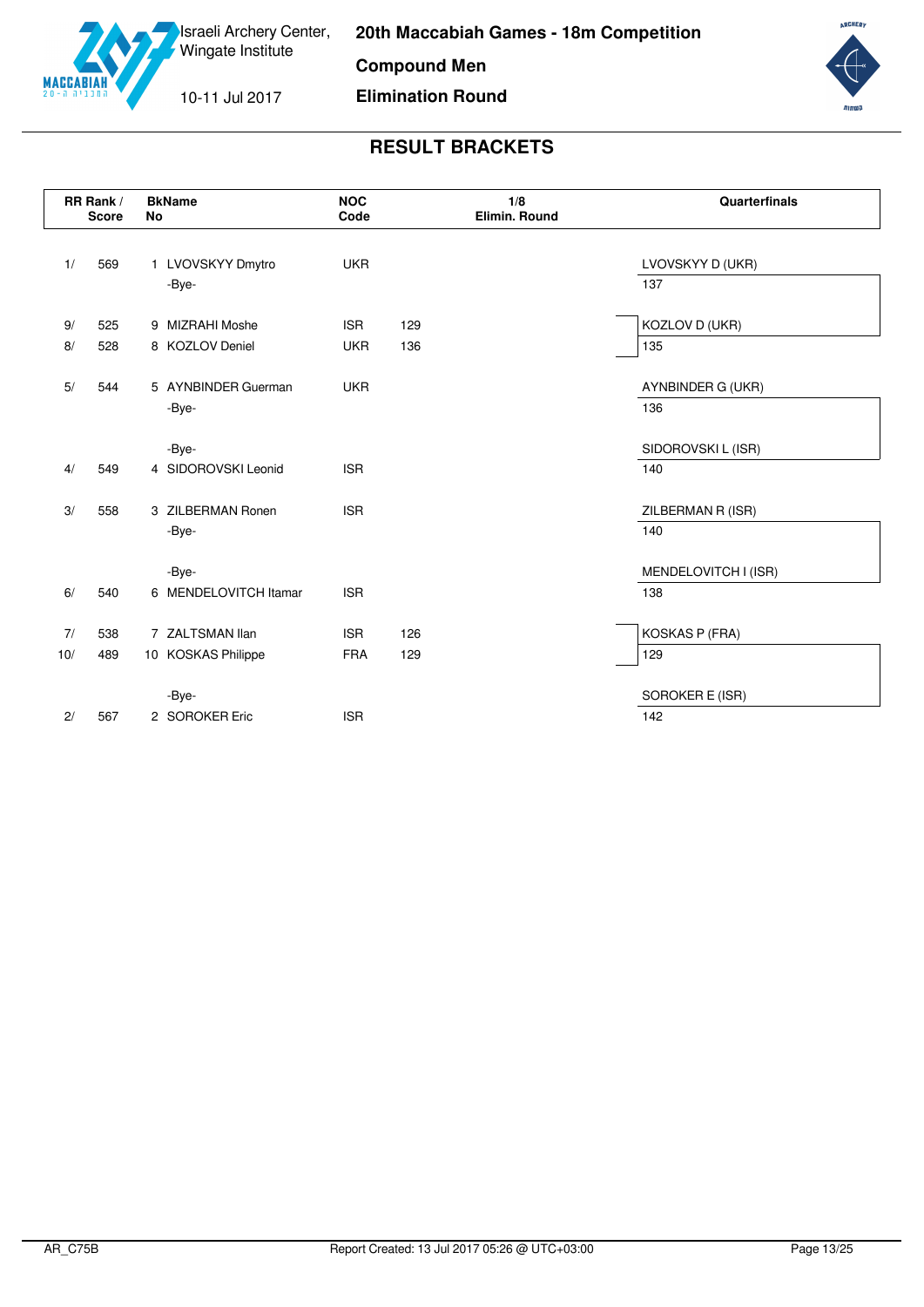**Compound Women**

10-11 Jul 2017

**MACCABI** 

**Final Round**



### **RESULT BRACKETS**

<span id="page-14-0"></span>

131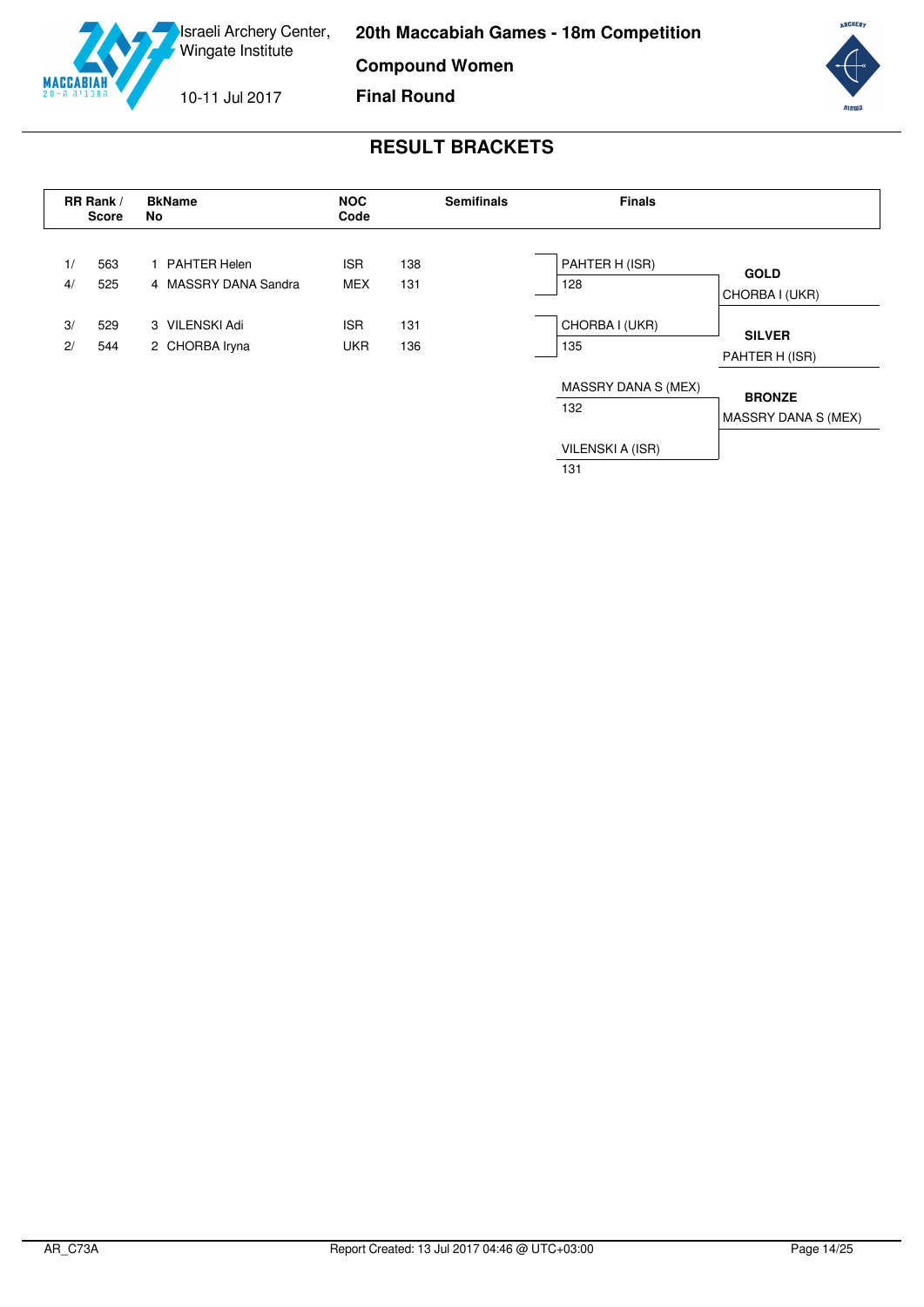

**Recurve Men**

10-11 Jul 2017

**MACCABI** 

**Qualification Round**



<span id="page-15-0"></span>

| Rank | <b>Back No.Name</b> |                              | <b>NOC</b> | 18m-2<br>18m-1                 | 10's | 9's | <b>Score</b> |
|------|---------------------|------------------------------|------------|--------------------------------|------|-----|--------------|
|      | 005B                | <b>DUB Vojtech</b>           | CZE        | 277<br>280<br>/1<br>/1         | 29   | 23  | 557          |
| 2    | 006A                | <b>KLEINER Hillel</b>        | <b>ISR</b> | 269<br>/2<br>274<br>/3         | 20   | 26  | 543          |
| 3    | 005A                | SHACHAM Omer                 | <b>ISR</b> | /3<br>273<br>264<br>/4         | 17   | 26  | 537          |
| 4    | 004A                | <b>GOFMAN Natan</b>          | <b>ISR</b> | 6<br>274/2<br>257              | 16   | 22  | 531          |
| 5    | 001A                | RAVID Adi                    | <b>ISR</b> | 260<br>269<br>$\sqrt{4}$<br>/7 | 14   | 27  | 529          |
| 6    | 002B                | <b>LELLOUCHE Maxime</b>      | <b>FRA</b> | 5<br>260<br>257<br>/6          | 13   | 30  | 517          |
| 7    | 002A                | <b>NACHUM Yaniv</b>          | <b>ISR</b> | 255<br>/7<br>261<br>/5         | 17   | 20  | 516          |
| 8    | 001B                | <b>LELLOUCHE Patrice</b>     | <b>FRA</b> | /8 248 /8<br>238               | 9    | 18  | 486          |
| 9    | 004B                | <b>VOGEL Eliot</b>           | <b>AUS</b> | /9<br>229<br>236<br>/10        | 8    | 24  | 465          |
| 10   | 003A                | <b>RAVID Naveh</b>           | ISR.       | 234 / 9<br>223<br>/10          | 12   | 17  | 457          |
| 11   | 008A                | URMAN Jorge Dario            | <b>ARG</b> | 219<br>215/12<br>/11           | 9    | 10  | 434          |
| 12   | 003B                | <b>BITTOUN Patrick</b>       | <b>FRA</b> | $/12$ 213 $/13$<br>211         | 6    | 18  | 424          |
| 13   | 007B                | <b>CORVERA BEHAR Gonzalo</b> | <b>MEX</b> | 223 /11<br>198<br>/14          | 8    | 11  | 421          |
| 14   | 008B                | <b>SKVORTSOV Dmytro</b>      | <b>UKR</b> | 210<br>/13<br>195 /15          | 3    | 12  | 405          |
| 15   | 007A                | <b>TANNENHAUS Leon</b>       | <b>ARG</b> | /15<br>176<br>211/14           | 7    | 13  | 387          |
| 16   | 006B                | <b>COHEN Mordechai</b>       | <b>MEX</b> | 92<br>/16<br>94 /16            |      | 3   | 186          |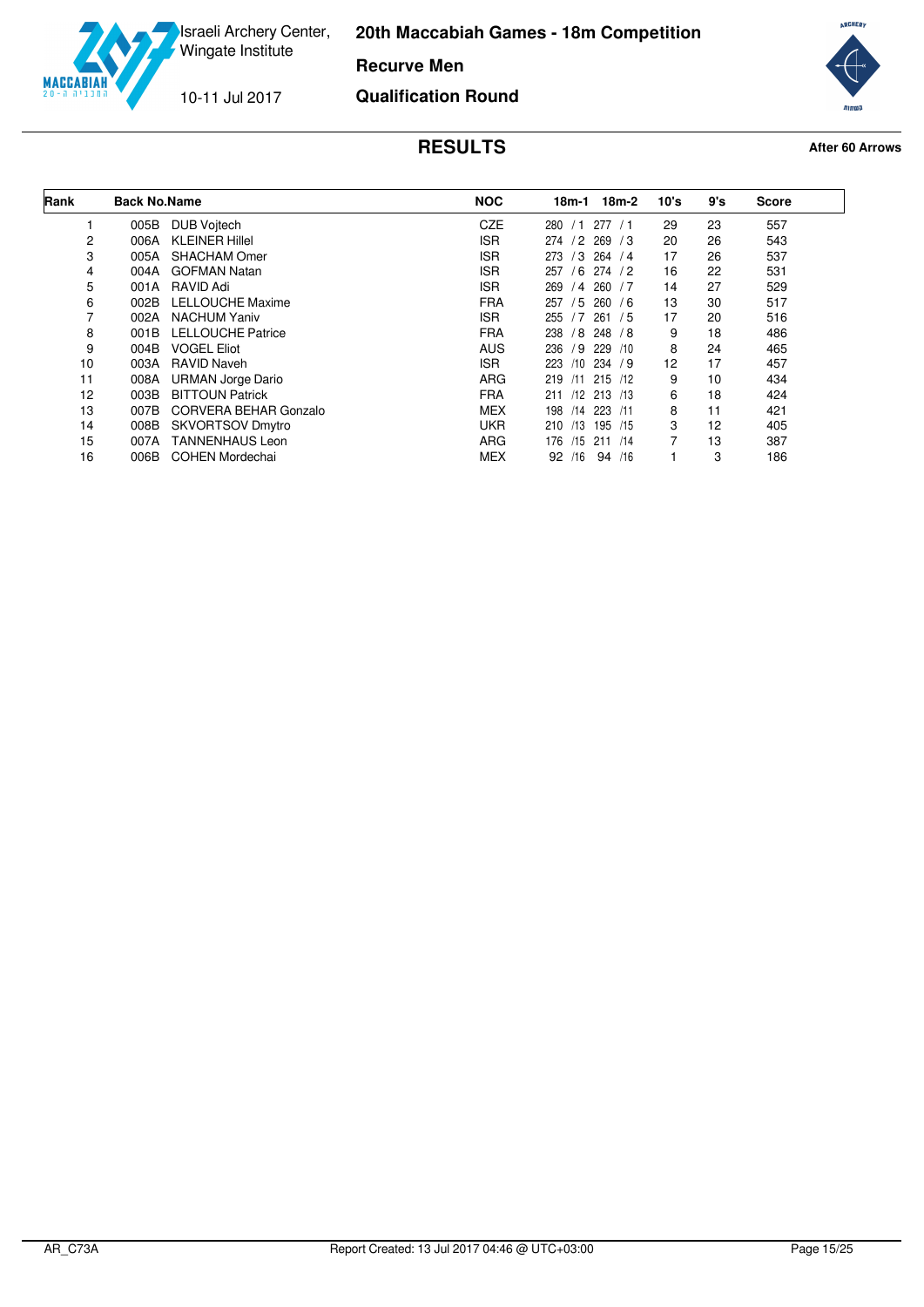

**Recurve Women**

10-11 Jul 2017

**MACCABI** 

**Qualification Round**



<span id="page-16-0"></span>

| Rank | <b>Back No.Name</b>     |                        | <b>NOC</b> | 18m-1            | 18m-2       | 10's | 9's | Score |
|------|-------------------------|------------------------|------------|------------------|-------------|------|-----|-------|
|      | RUBIO Sara<br>011B      |                        | ESP        | 261              | 244<br>/2   | 15   | 19  | 505   |
| 2    | 012B OUAKNINE Isabelle  |                        | FRA        | 245<br>$.72$ $"$ | 258<br>/1   | 11   | 22  | 503   |
| 3    | 013A SABATI Hagar       |                        | <b>ISR</b> | 225<br>/3        | 241<br>- 73 | 11   | 12  | 466   |
| 4    | 009A                    | SARFATI ZUTA Yaara     | <b>ISR</b> | 206<br>/4        | 205<br>/5   |      | 12  | 411   |
| 5    | 009B                    | <b>ROSENBLUM Shira</b> | USA        | $/6$ 218<br>188  | /4          | 6    | 15  | 406   |
| 6    | MATZKIN Ela<br>011A     |                        | <b>ISR</b> | 195<br>/5        | 191<br>/6   | 5    | 16  | 386   |
|      | MICHAELOV Lee<br>010A   |                        | <b>ISR</b> | 176              | 58<br>78    | 2    | 6   | 334   |
| 8    | ATIYA Renana<br>012A    |                        | <b>ISR</b> | 168<br>/8        | 159<br>/7   | 6    | 5   | 327   |
| 9    | KICILLOF Alicia<br>010B |                        | <b>ARG</b> | 165<br>19        | 79<br>141   | 3    |     | 306   |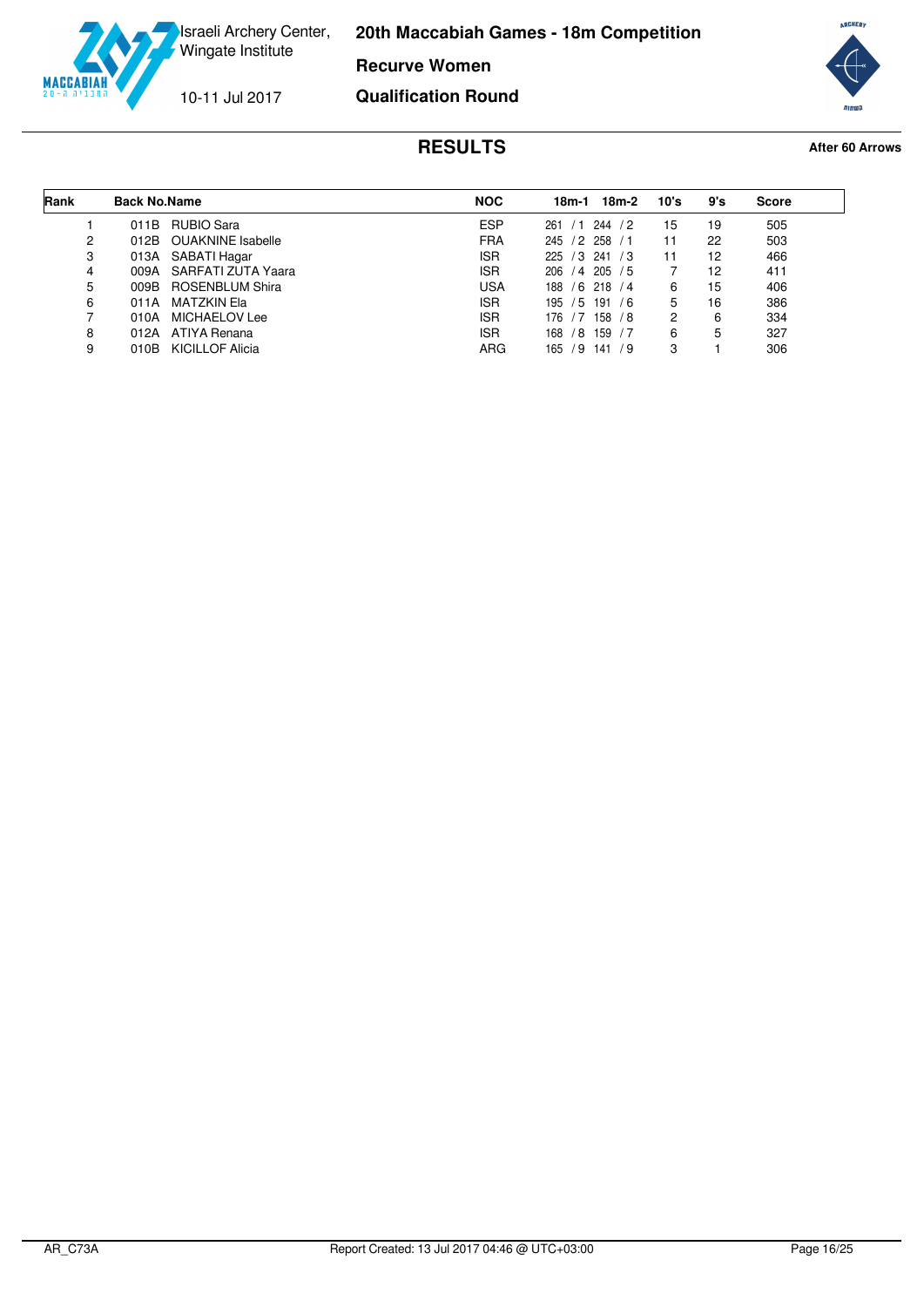

**Compound Men**

10-11 Jul 2017

**MACCABI** 

**Qualification Round**



<span id="page-17-0"></span>

| Rank | <b>Back No.Name</b>            | <b>NOC</b> | 18m-2<br>18m-1                | 10's | 9's | <b>Score</b> |
|------|--------------------------------|------------|-------------------------------|------|-----|--------------|
|      | 014B<br>LVOVSKYY Dmytro        | <b>UKR</b> | 287<br>282<br>/2<br>/1        | 29   | 31  | 569          |
| 2    | SOROKER Eric<br>015A           | <b>ISR</b> | 284<br>283<br>/2<br>/1        | 29   | 29  | 567          |
| 3    | ZILBERMAN Ronen<br>013B        | <b>ISR</b> | / 4 278<br>280<br>/3          | 22   | 34  | 558          |
| 4    | SIDOROVSKI Leonid<br>014A      | <b>ISR</b> | /7<br>282<br>/2<br>267        | 20   | 37  | 549          |
| 5    | AYNBINDER Guerman<br>015B      | <b>UKR</b> | /8 278<br>266<br>/4           | 19   | 35  | 544          |
| 6    | MENDELOVITCH Itamar<br>016A    | <b>ISR</b> | $/5$ 271<br>269<br>76         | 14   | 40  | 540          |
|      | ZALTSMAN Ilan<br>017A          | <b>ISR</b> | $/7$ $-$<br>267<br>-271<br>/5 | 9    | 41  | 538          |
| 8    | <b>KOZLOV</b> Deniel<br>016B   | <b>UKR</b> | 268<br>/6<br>260<br>/10       | 18   | 37  | 528          |
| 9    | MIZRAHI Moshe<br>018A          | <b>ISR</b> | 264<br>261<br>/9<br>78        | 5    | 38  | 525          |
| 10   | <b>KOSKAS Philippe</b><br>017B | FRA        | /10<br>263<br>226<br>79       | 4    | 38  | 489          |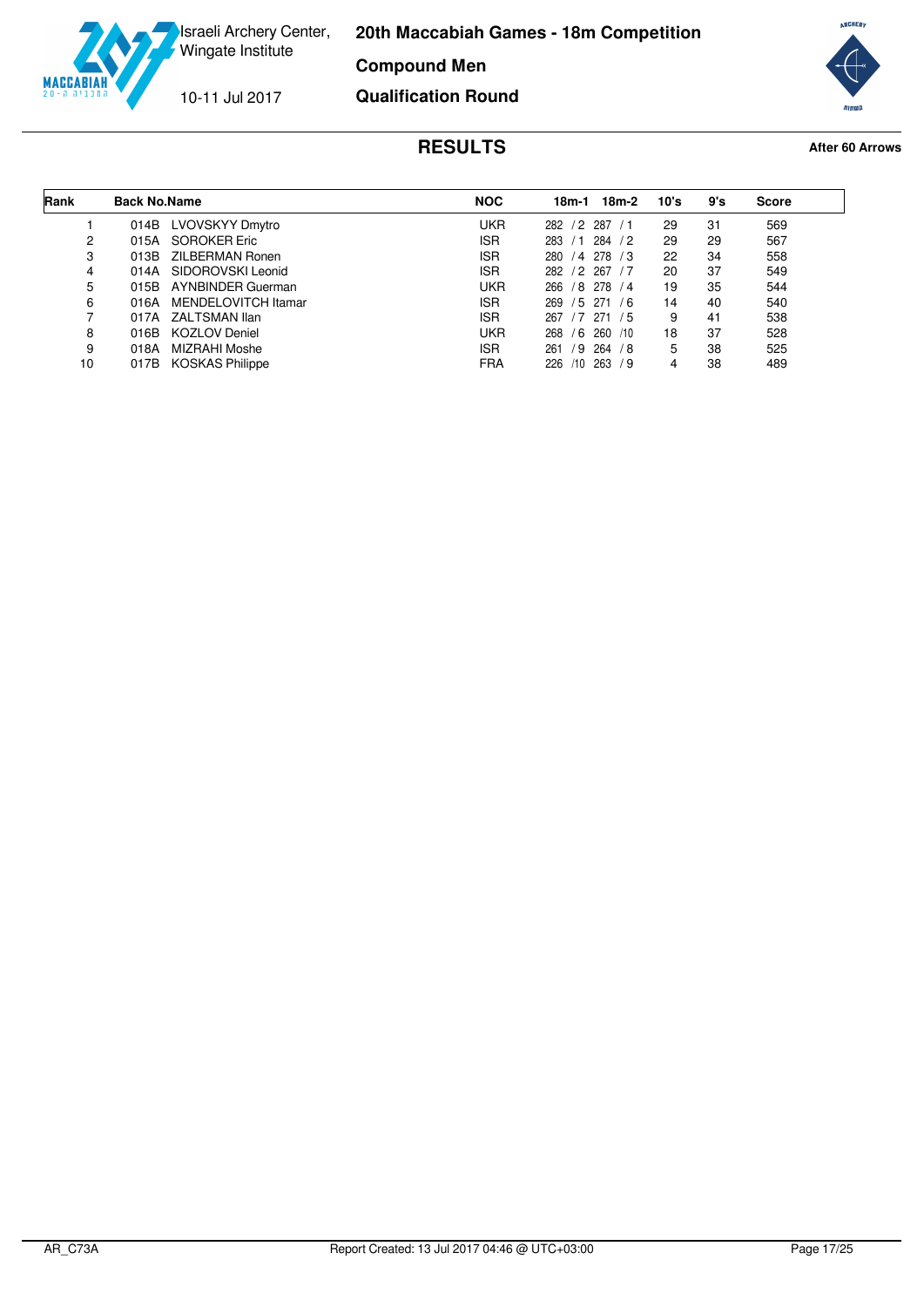

**20th Maccabiah Games - 18m Competition Compound Women**

10-11 Jul 2017

**Qualification Round**



<span id="page-18-0"></span>

| Rank | <b>Back No.Name</b> |                         | <b>NOC</b> | 18m-1           | 18m-2 | 10's | 9's | Score |
|------|---------------------|-------------------------|------------|-----------------|-------|------|-----|-------|
|      | 020A                | PAHTER Helen            | <b>ISR</b> | 280 / 1 283 / 1 |       | 27   | 29  | 563   |
| 2    |                     | 020B CHORBA Iryna       | UKR        | 271 / 2 273 / 2 |       | 13   | 40  | 544   |
| 3    | 019A                | VILENSKI Adi            | <b>ISR</b> | 266 / 4 263 / 3 |       |      | 36  | 529   |
| 4    |                     | 019B MASSRY DANA Sandra | <b>MEX</b> | 268 / 3 257     | /4    | 10   | 34  | 525   |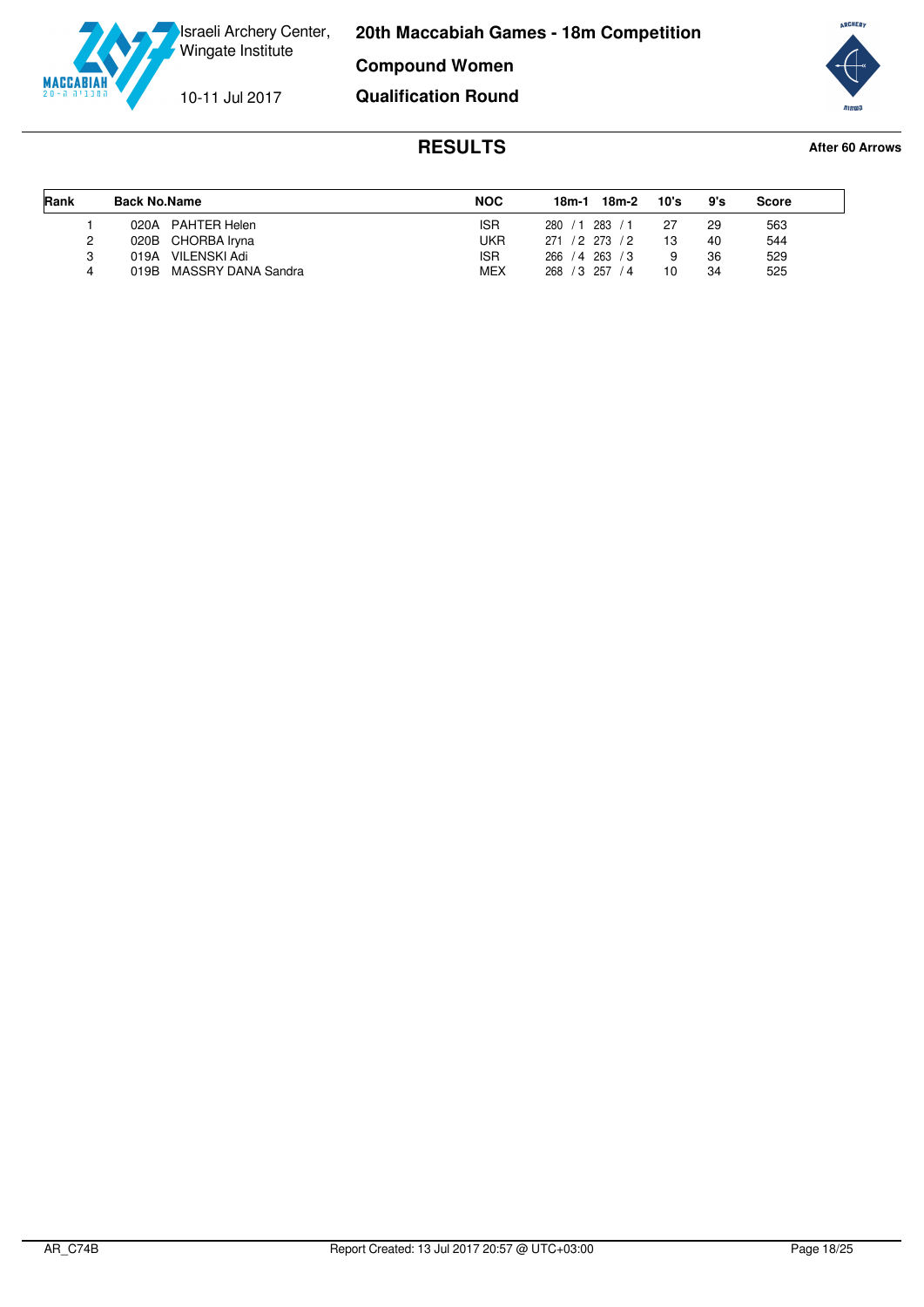

**Recurve Mixed Team**

10-11 Jul 2017

**Final Ranking Teams**



<span id="page-19-0"></span>

| <b>Rk</b> | <b>NOC</b>      | <b>BackName</b><br>No                             | <b>RR Score</b><br>Rank | 1/2   | <b>Finals</b> |
|-----------|-----------------|---------------------------------------------------|-------------------------|-------|---------------|
|           | ISR - Israel    | 2A KLEINER Hillel<br>2B SABATI Hagar              | 1009 /02                | 6     | 5 T.15        |
| 2         | FRA - France    | 1A LELLOUCHE Maxime<br>1B OUAKNINE Isabelle       | 1020 /01                | -Bye- | 4 T.8         |
| 3         | ARG - Argentina | <b>3A KICILLOF Alicia</b><br>3B URMAN Jorge Dario | 740 /03                 | 0     | -Bye-         |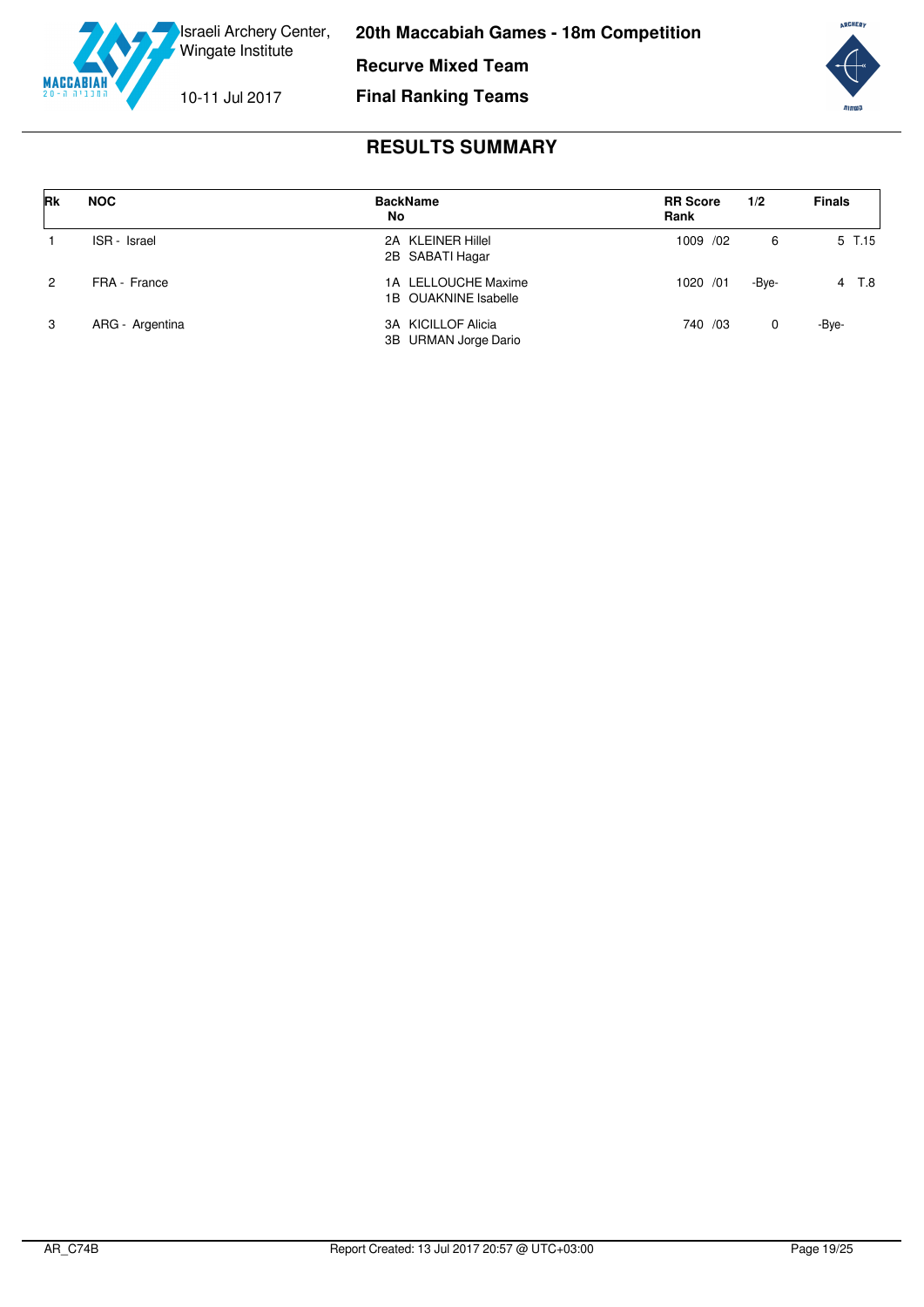



# **RESULTS SUMMARY**

**Final Ranking Teams**

<span id="page-20-0"></span>

| Rk | <b>NOC</b>    | <b>BackName</b><br>No                 | <b>RR Score</b><br>Rank | 1/2   | <b>Finals</b> |
|----|---------------|---------------------------------------|-------------------------|-------|---------------|
|    | ISR - Israel  | 1A PAHTER Helen<br>1B SOROKER Eric    | 1130 /01                | -Bve- | 145           |
| 2  | UKR - Ukraine | 2A CHORBA Iryna<br>2B LVOVSKYY Dmytro | 1113 /02                | -Bve- | 142           |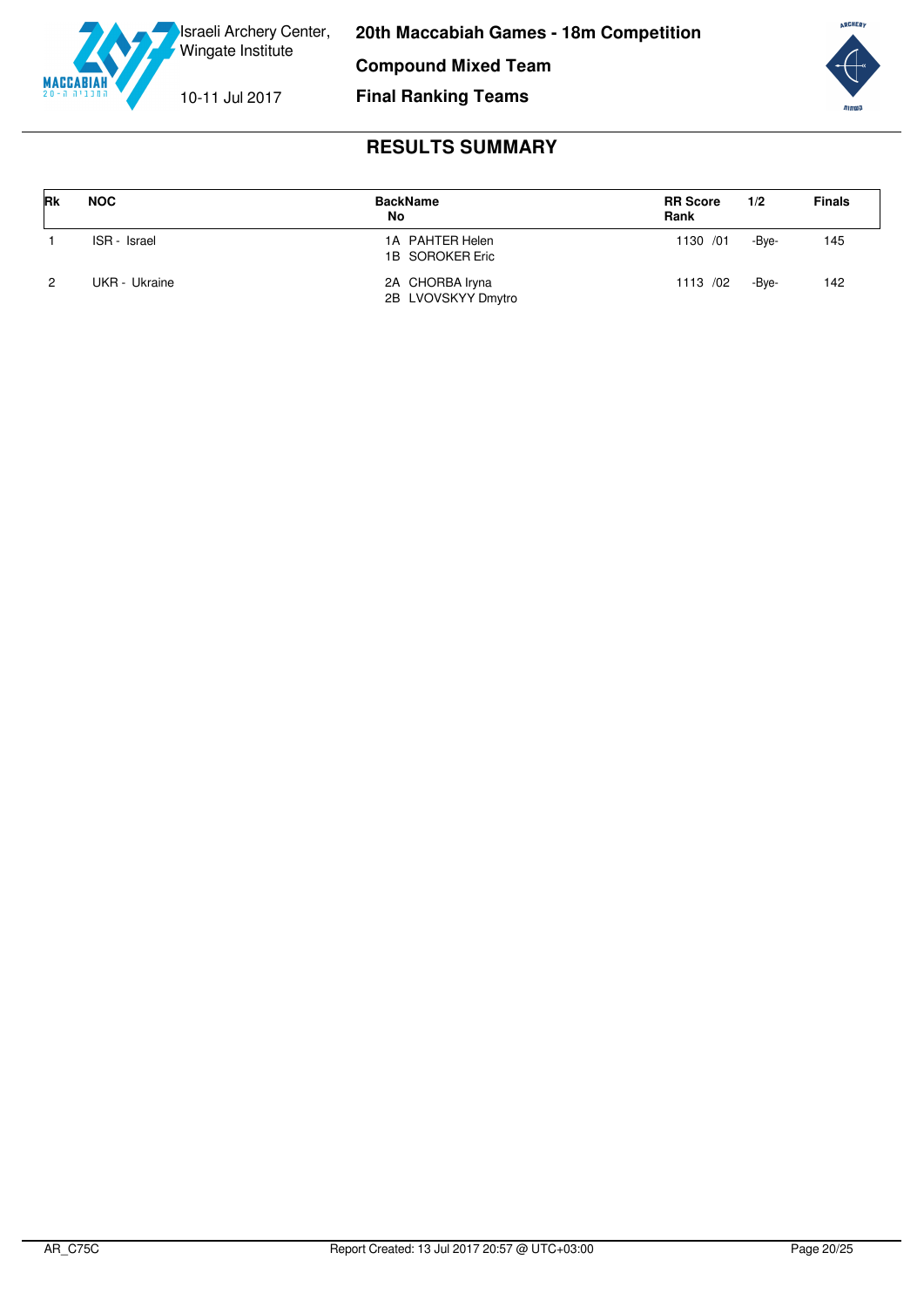

**Recurve Mixed Team Result Brackets**

10-11 Jul 2017

**ARCHERY** 

### **RESULT BRACKETS**

<span id="page-21-0"></span>

-Bye-Argentina **BRONZE** Argentina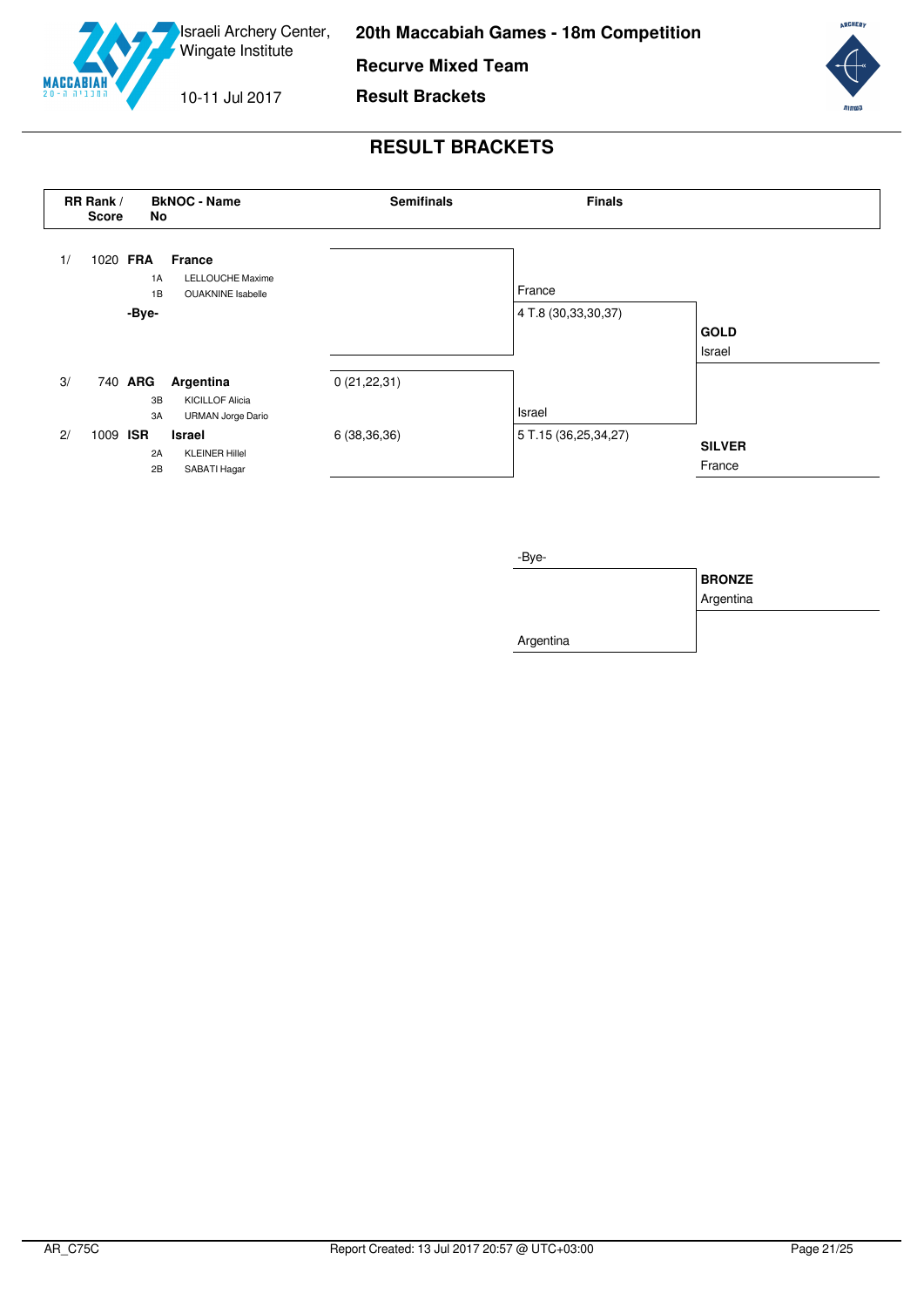![](_page_22_Picture_0.jpeg)

**Compound Mixed Team**

10-11 Jul 2017

**Result Brackets**

![](_page_22_Picture_6.jpeg)

<span id="page-22-0"></span>![](_page_22_Figure_8.jpeg)

![](_page_22_Figure_9.jpeg)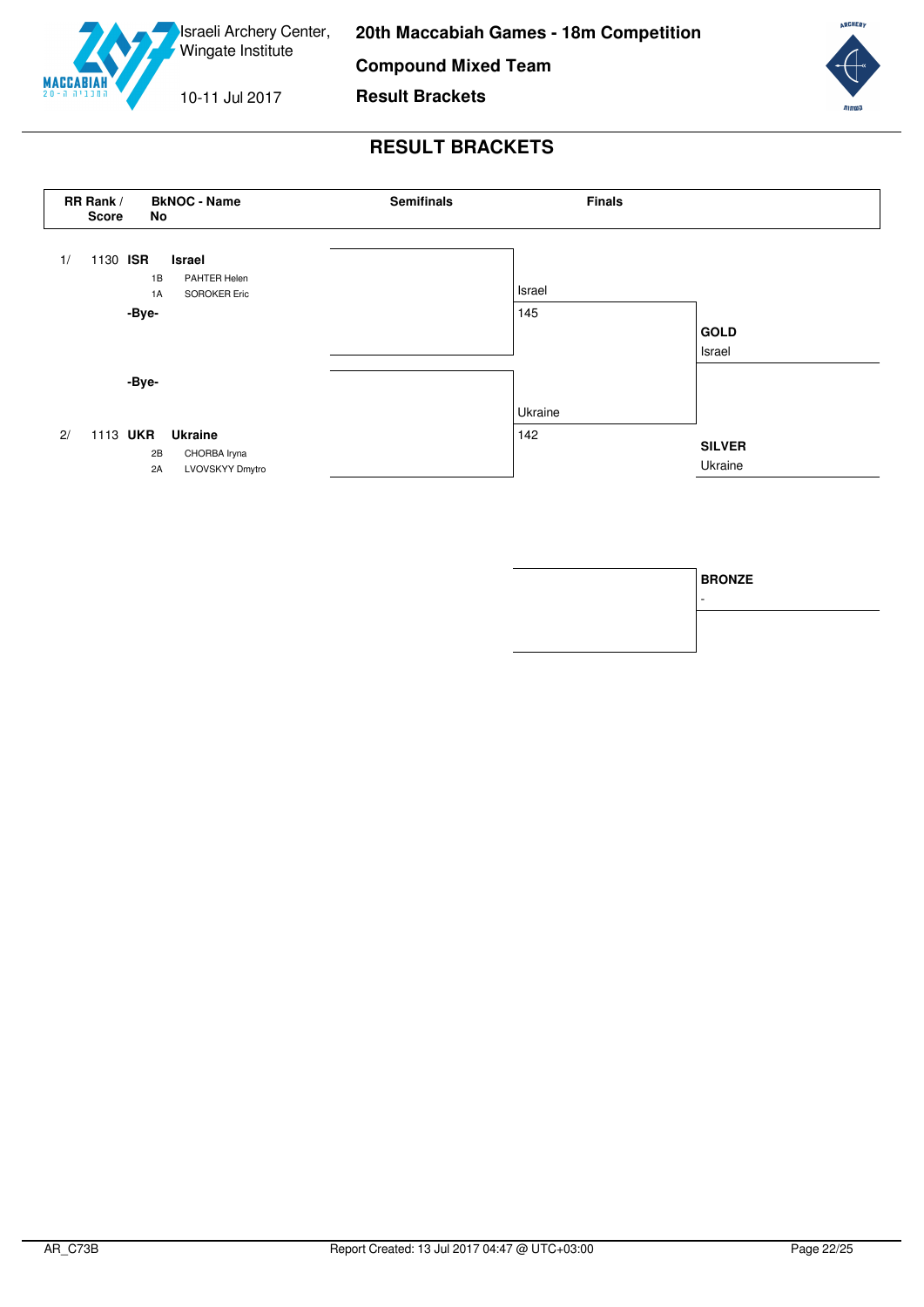![](_page_23_Picture_0.jpeg)

![](_page_23_Picture_3.jpeg)

<span id="page-23-0"></span>

| Rank | <b>NOC</b>        | Name                                               | <b>Individual</b><br>Total | Team<br><b>Total</b> |  |
|------|-------------------|----------------------------------------------------|----------------------------|----------------------|--|
|      | FRA - France      | LELLOUCHE Maxime<br><b>OUAKNINE</b> Isabelle       | 517<br>503                 | 1020                 |  |
|      | 2 ISR - Israel    | <b>KLEINER Hillel</b><br>SABATI Hagar              | 543<br>466                 | 1009                 |  |
|      | 3 ARG - Argentina | <b>KICILLOF Alicia</b><br><b>URMAN Jorge Dario</b> | 306<br>434                 | 740                  |  |